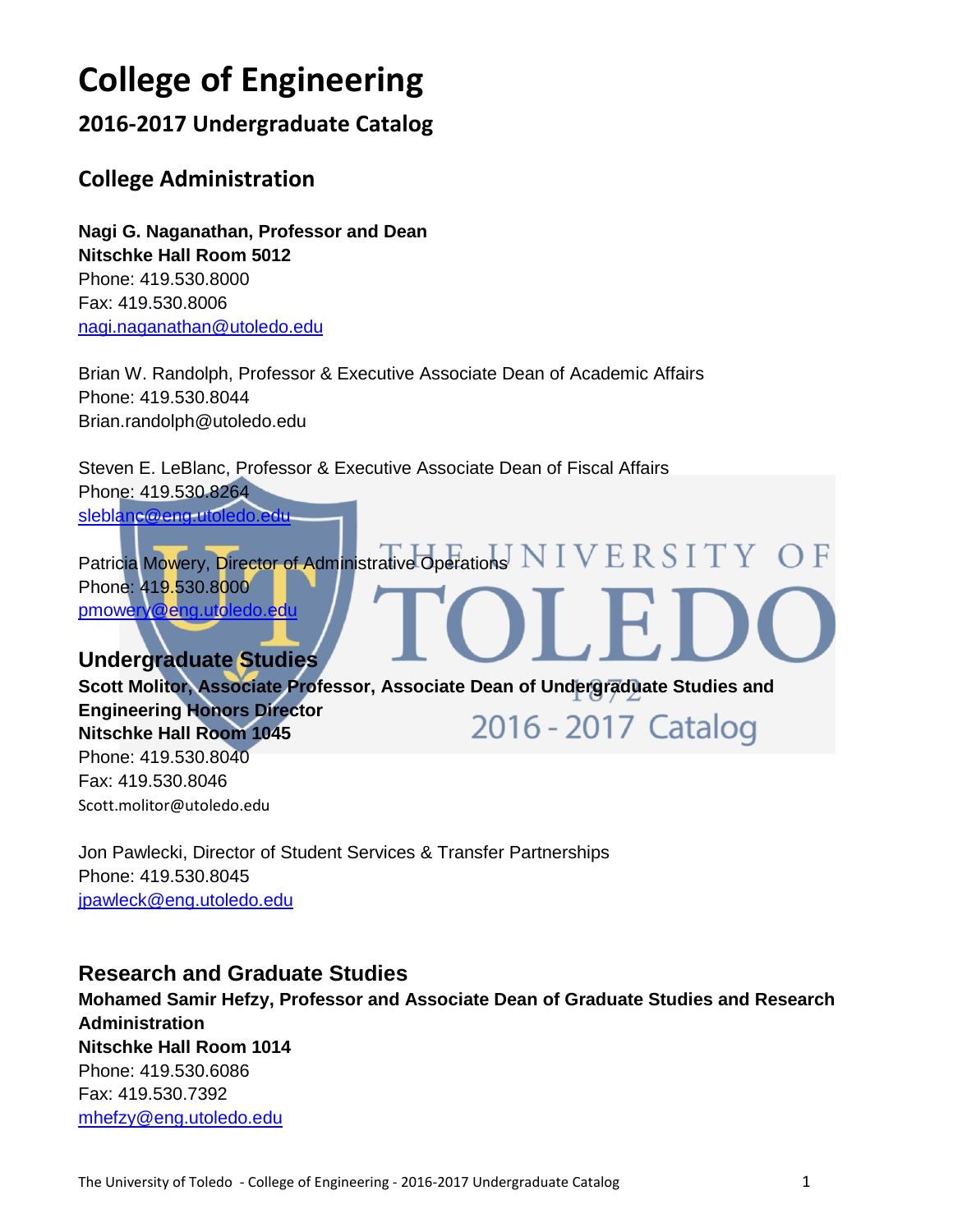**College Computing Gregory Gaustad, Director Nitschke Hall Room 1010**  Phone: 419.530.8023 Fax: 419.530.8026 [ggaustad@eng.utoledo.edu](mailto:ggaustad@eng.utoledo.edu)

# **College Relations & Facilities Management**

**Sandra Stewart, Associate Resource Manager Nitschke Hall Room 5006**  Phone: 419.530.8014 Fax: 419.530.8006 [sstewart@eng.utoledo.edu](mailto:sstewart@eng.utoledo.edu)

# **Engineering Career Development Center**

**Vickie L. Kuntz, Director Nitschke Hall Room 1040** Phone: 419.530.8054 Fax: 419.530.8056 [vkuntz@eng.utoledo.edu](mailto:vkuntz@eng.utoledo.edu)

# **Academic Departments**

**Bioengineering Arun Nadarajah, Professor and Chair Nitschke Hall Room 5051**  Phone: 419.530.8030 Fax: 419.530.8076 [arunan.nadarajah@utoledo.edu](mailto:arunan.nadarajah@utoledo.edu)

Patricia A. Relue, Undergraduate Program Director patricia.relue@utoledo.edu

Arunan Nadarajah, Graduate Program Director [arunan.nadarajah@utoledo.edu](mailto:arunan.nadarajah@utoledo.edu)

# **Chemical and Environmental Engineering**

**G. Glenn Lipscomb, Professor and Chair Nitschke Hall Room 3048**  Phone: 419.530.8080 Fax: 419.530.8086 [glenn.lipscomb@utoledo.edu](mailto:glenn.lipscomb@utoledo.edu)

THE UNIVERSITY OF

OLED

1872

2016 - 2017 Catalog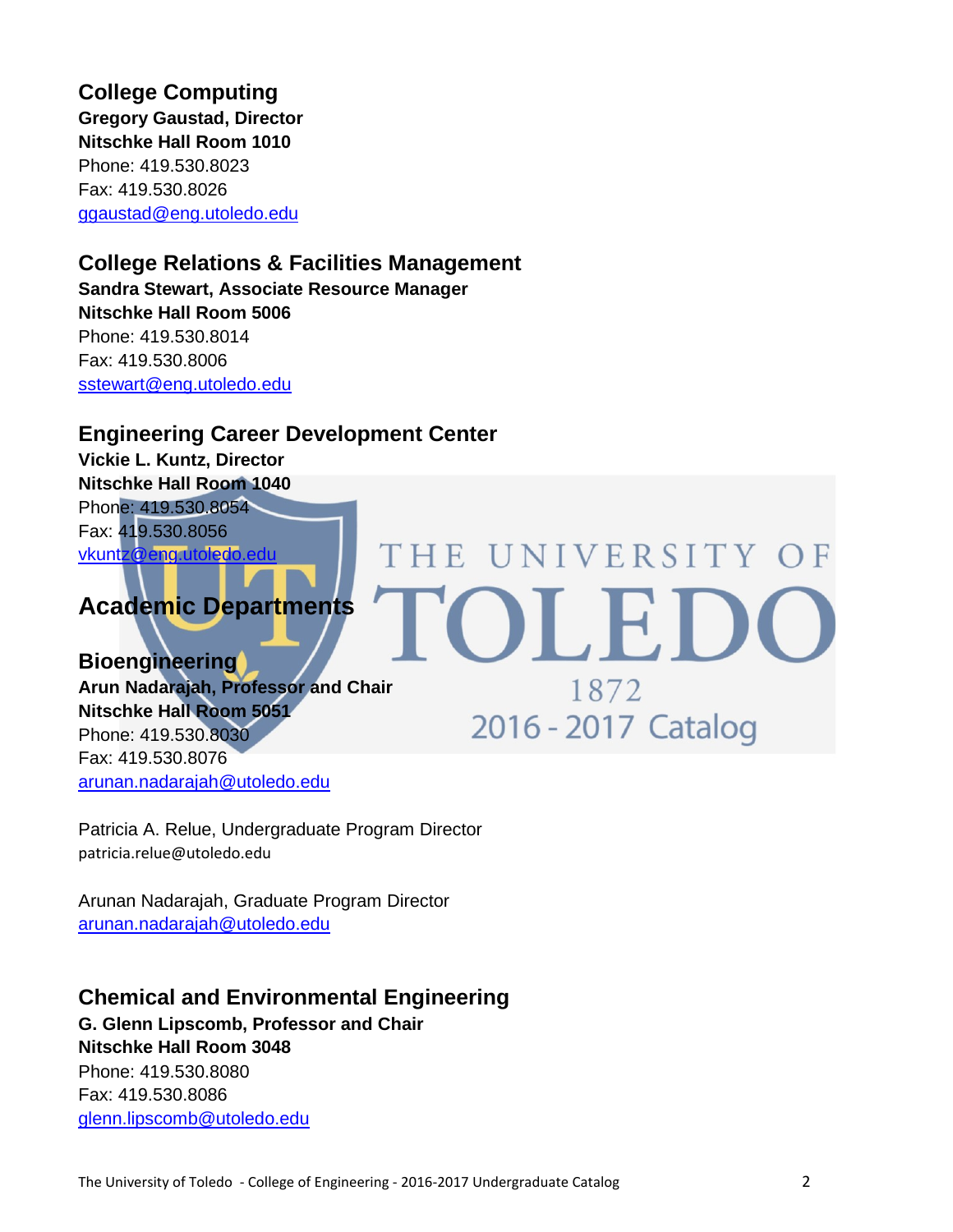Dong-Shik Kim, Undergraduate Program Director [dong.kim@utoledo.edu](mailto:dong.kim@utoledo.edu)

Constance Schall, Graduate Program Director [constance.schall@utoledo.edu](mailto:constance.schall@utoledo.edu)

Chanda Raine, Assoc. Dir. of Dept. Student Services [chanda.raine@utoledo.edu](mailto:chanda.raine@utoledo.edu)

**Civil Engineering Ashok Kumar, Professor and Chair Nitschke Hall Room 3006**  Phone: 419.530.8115 Fax: 419.530.8116 [ashok.kumar@utoledo.edu](mailto:ashok.kumar@utoledo.edu)

Cyndee Gruden, Associate Chair Cyndee.gruden@utoledo.edu

Rose Ackerman, Asst. Dir. of Dept. Student Services [RoseMarie.Ackerman@utoledo.edu](mailto:RoseMarie.Ackerman@utoledo.edu) **HE UNIVERSITY OF** 

**Electrical Engineering and Computer Science Mansoor Alam, Professor, Graduate Program Director and Chair Nitschke Hall Room 2008**  Phone: 419.530.8140 1872 Fax: 419.530.8146 [mansoor.alam2@utoledo.edu](mailto:mansoor.alam2@utoledo.edu) 2016 - 2017 Catalog

Richard Molyet, Undergraduate Program Director [richard.molyet@utoledo.edu](mailto:richard.molyet@utoledo.edu)

Christie Hennen, Assoc. Dir. of Dept. Student Services [chennen@eng.utoledo.edu](mailto:chennen@eng.utoledo.edu)

**Mechanical, Industrial and Manufacturing Engineering Abdollah A. Afjeh, Professor and Chair Nitschke Hall Room 4006**  Phone: 419.530.8210 Fax: 419.530.8206 [aafjeh@eng.utoledo.edu](mailto:aafjeh@eng.utoledo.edu)

Matthew Franchetti, Associate Chair and Undergraduate Program Director [matthew.franchetti@utoledo.edu](mailto:matthew.franchetti@utoledo.edu)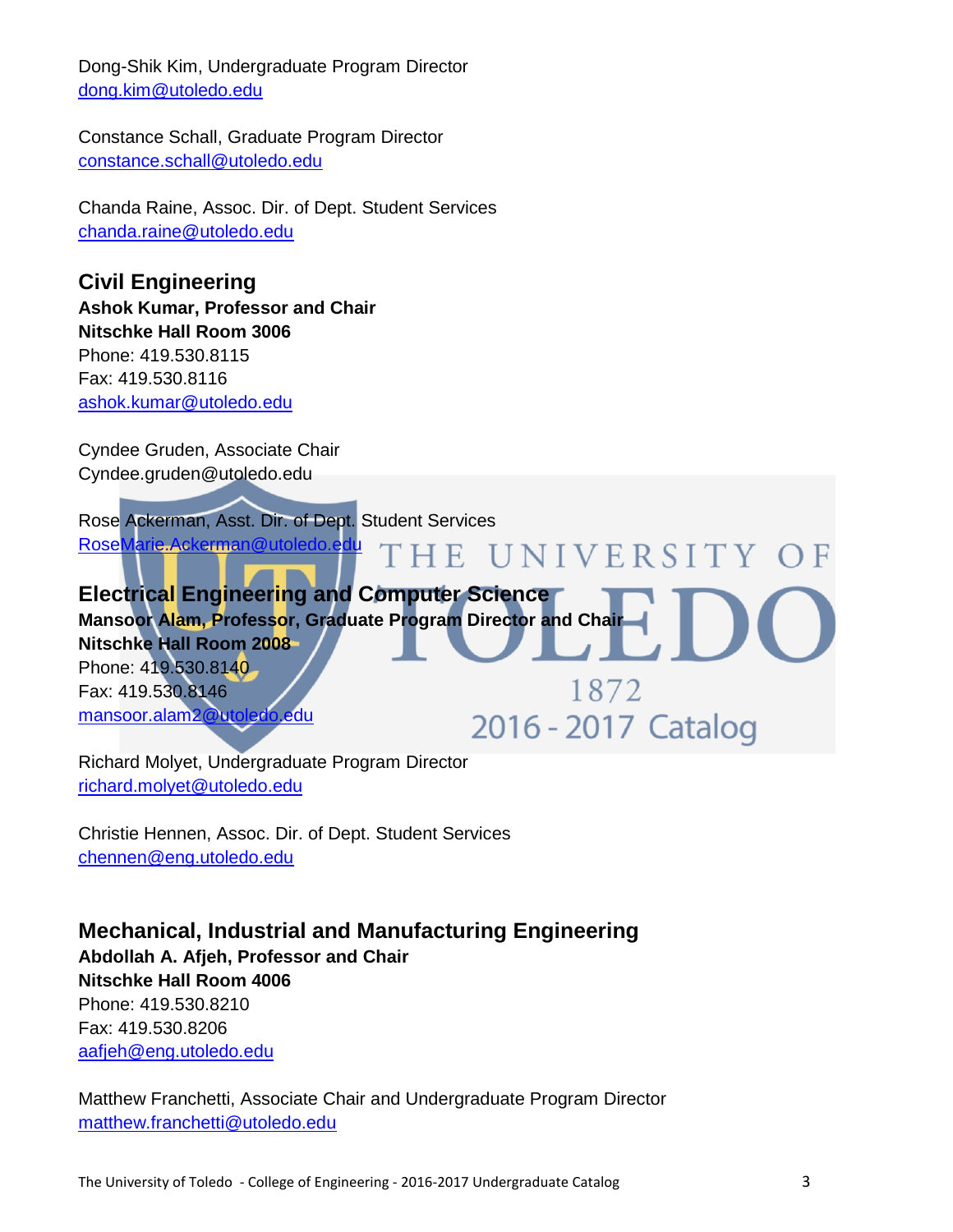Efstratios Nikolaidis, Graduate Program Director [enikolai@eng.utoledo.edu](mailto:enikolai@eng.utoledo.edu)

Debbra Kraftchick, Assoc. Dir. of Dept. Student Services [dkraftch@eng.utoledo.edu](mailto:dkraftch@eng.utoledo.edu)

# **Engineering Technology**

**Linda Beall, Associate Lecturer and Interim Chair North Engineering Room 1600**  Phone: 419.530.3129 Fax: 419.530.3068

linda.beall@utoledo.edu

Richard A. Springman, Associate Chair [Richard.springman@utoledo.edu](mailto:Richard.springman@utoledo.edu)

Jared Oluoch, CSET Program Director jared.oluoch@utoledo.edu



Myrna Rudder, Associate Director of Dept. Student Services [myrna.rudder@utoledo.edu](mailto:myrna.rudder@utoledo.edu)

# **Mission Statement**

The mission of the College of Engineering is to achieve prominence as a student-focused college that educates engineers of recognized quality to be leaders in engineering disciplines, technology and society; and as a college that enhances the well-being of the region, state and nation through the creation and transfer of new knowledge.

# **Accreditation**

The College of Engineering's bachelor of science programs in bioengineering, chemical engineering, civil engineering, computer science and engineering, electrical engineering and mechanical engineering are accredited by the Engineering Accreditation Commission (EAC) of ABET,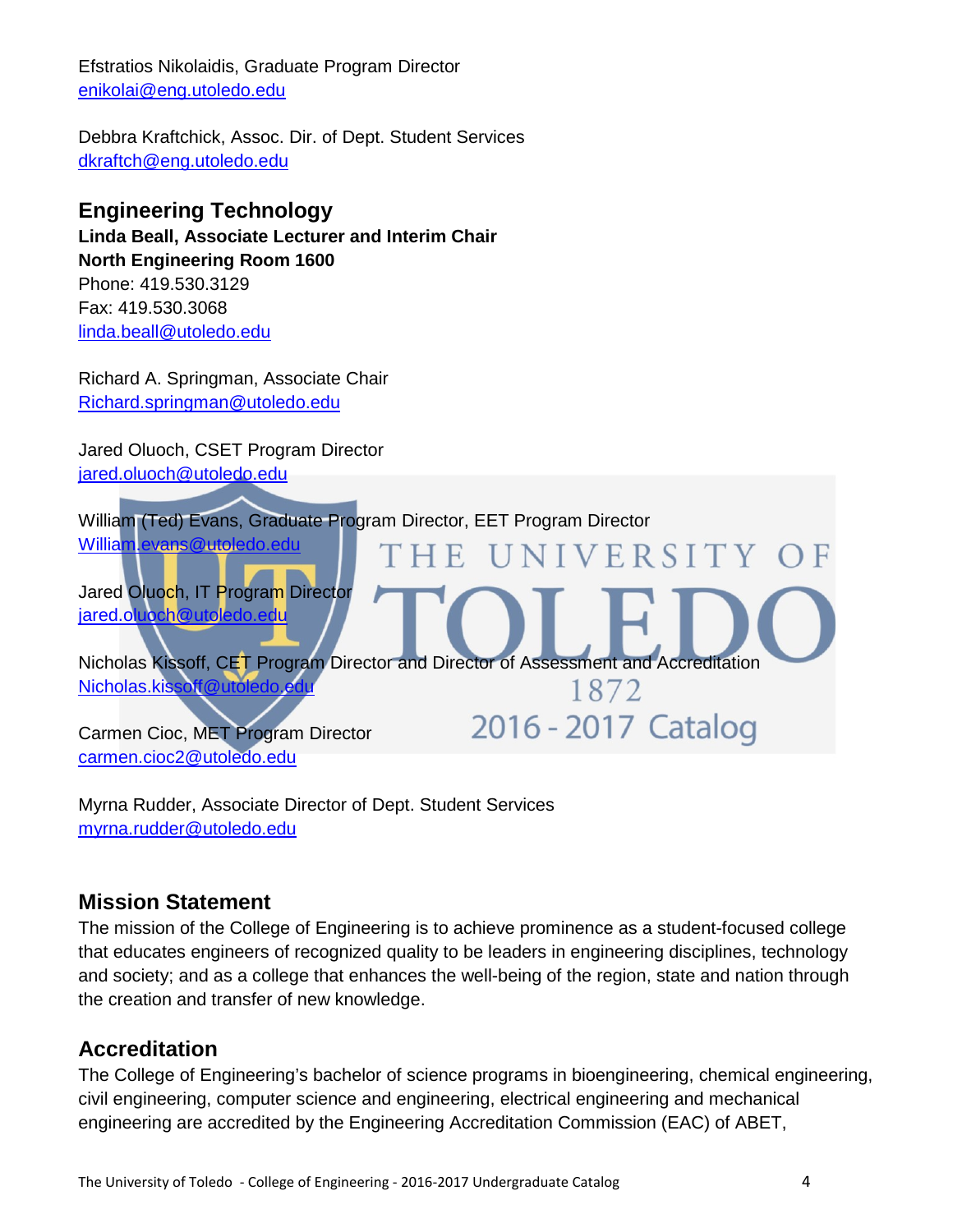www.abet.org. The program in computer science and engineering is also accredited by the Computing Accreditation Commission (CAC) of ABET.

The bachelor of science programs in computer science and engineering technology, construction engineering technology, mechanical engineering technology and electrical engineering technology are accredited by the Engineering Technology Accreditation Commission (ETAC) of ABET, www.abet.org. In addition, the bachelor of science programs in computer science and engineering technology and information technology are accredited by the Computing Accreditation Commission (CAC) of ABET.

# **Programs of Study**

### **Undergraduate Degree Programs**

The College of Engineering offers six Bachelor of Science in engineering programs – bioengineering, chemical engineering, civil engineering, computer science and engineering, electrical engineering and mechanical engineering. A seventh program, the Bachelor of Science in environmental engineering, is pending approval for the Fall 2016 semester. The college also offers four Bachelor of Science in engineering technology programs - computer science and engineering technology, construction engineering technology, electrical engineering technology and mechanical engineering technology - and a Bachelor of Science program in information technology.  $\bigcap_{i=1}^{\infty}$ mechanical concentration is available in the electrical engineering technology program. A minor in computer science and engineering is also available. Details are found in the Undergraduate Degree Programs of Study section of this catalog.

Students may wish to consider a dual degree plan within the College of Engineering. Depending on which two curricula are involved, careful planning from the beginning may permit the completion of both degrees with less than a full year of additional study. In any dual degree plan, the student must be accepted by both major departments and have an adviser from each of the two degree programs. With any combination, the curricular requirements of each individual degree must be met.

### **Graduate Programs**

The College of Engineering also offers a full range of graduate programs. Refer to the Graduate School section for information on programs and policies specifically related to graduate students.

### **Cooperative (Co-op) Education Program**

Students in the engineering programs must complete a cooperative (co-op) educational requirement. The purpose of the co-op program is to provide students with career-related experiences. The program also helps students defray the cost of their education and enhances employment opportunities after graduation. The curriculum in each of the engineering programs is set up to accommodate four, and in some cases five, co-op assignments. To satisfy the requirement, a student must successfully complete at least three registered, semester-long work experiences, alternating with semesters of coursework, but many participate in four or more. The student pays a \$475 fee when registered for each of the required co-op experiences. Successful completion of each registered work experience appears on the student's transcript. A student with a registered work experience is considered a full time student for that term. The college will assist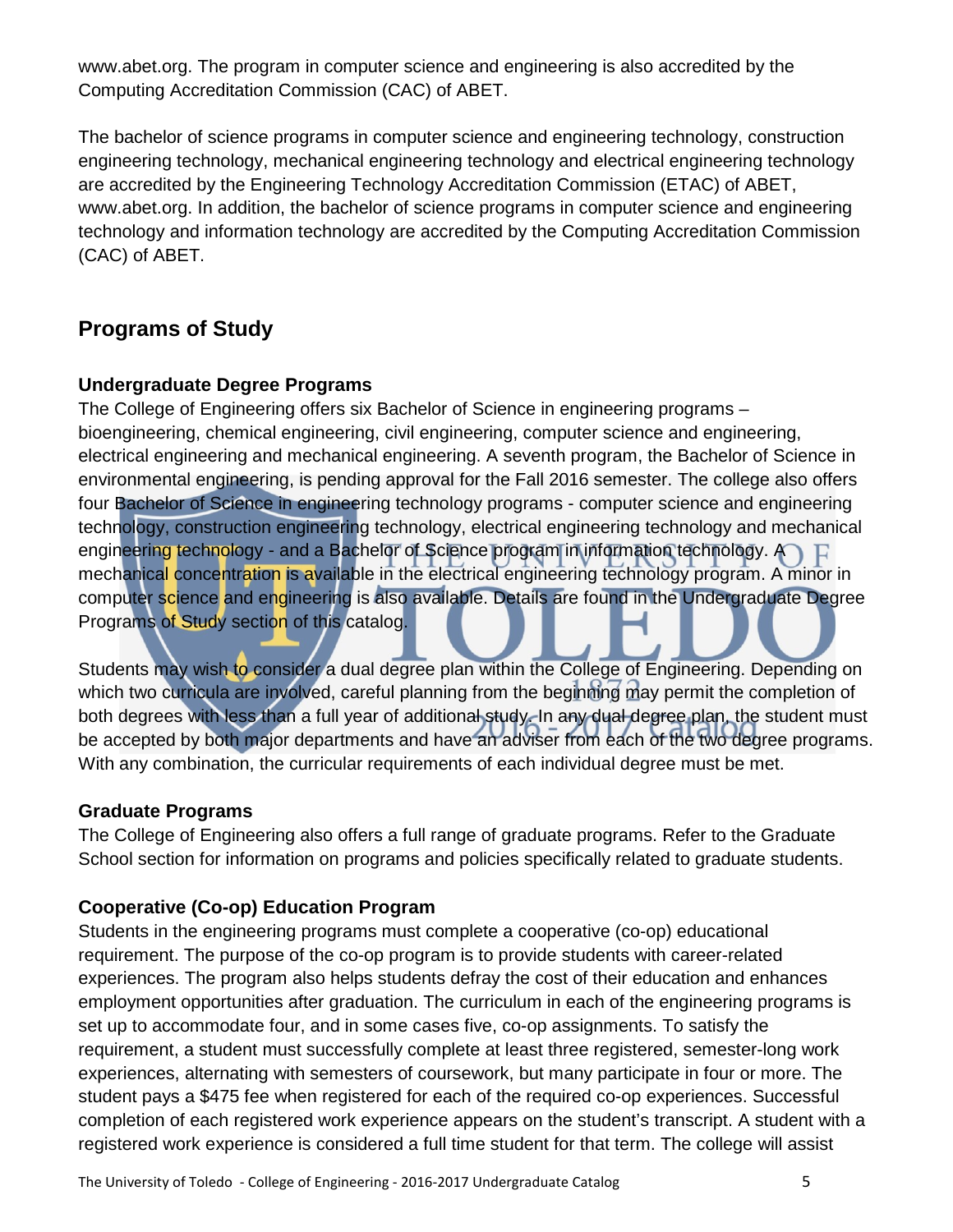students in finding co-op positions, but does not guarantee placement. Elaborations on implementation policies are available in the college's Career Development Center.

For students in the engineering technology degree programs, participation in the co-op program is optional. Students who wish to participate in this program should contact the Career Development Center in the College of Engineering at 419.530.8050.

# **Admission Requirements**

# **First Time Freshmen**

To be considered for admission to any bachelor of science program in engineering, first time freshman students need a minimum cumulative high school GPA of 3.0 (or GED average standard score of 510 in the 2002 format or 730 in the 2014 format with a Mathematical Reasoning sub-score of 190) **and** a minimum ACT composite score of 22 (or SAT combined score of 1030). Those taking the ACT or SAT must submit a writing section score. Students also must successfully complete a minimum of four years of high school mathematics (with coverage of trigonometry or pre-calculus) and high school chemistry (physics also is strongly recommended). Students who do not meet the minimum requirements will be considered for admission to an engineering technology program or they may choose another University program.

To be considered for admission to one of the bachelor of science in engineering technology programs or information technology program, first time freshman students need a minimum cumulative high school GPA of 2.5 (or GED average standard score of 480 in the 2002 format or 700 in the 2014 format with a Mathematical Reasoning sub-score of 180) **and** a minimum ACT composite score of 21 (or SAT combined score of 990). Those taking the ACT or SAT must submit a writing section score. Students who do not meet the minimum requirements will be considered for admission to the University College Exploratory Studies program or may choose another University 2010 - 2017 Latalog program.

# **Transfer Students**

Transfer students seeking admission to the bachelor of science programs in bioengineering, chemical engineering, civil engineering, computer science and engineering, electrical engineering or mechanical engineering must have a minimum GPA of 2.75 from all previous college or university work and have college credit for MATH 1850 Calculus I and CHEM 1230 General Chemistry, or equivalents, with grades of at least a C.

Students transferring into the College of Engineering Bachelor of Science in engineering technology pro-grams in construction engineering technology, electrical engineering technology, mechanical engineering technology and computer science and engineering technology from other colleges within the University or from other universities must have obtained a minimum cumulative GPA of 2.0. A minimum cumulative GPA of 2.25 is required to transfer into the College of Engineering Bachelor of Science program in information technology. Students not admitted to an engineering program may not take engineering courses unless those courses are required for a degree program outside of engineering.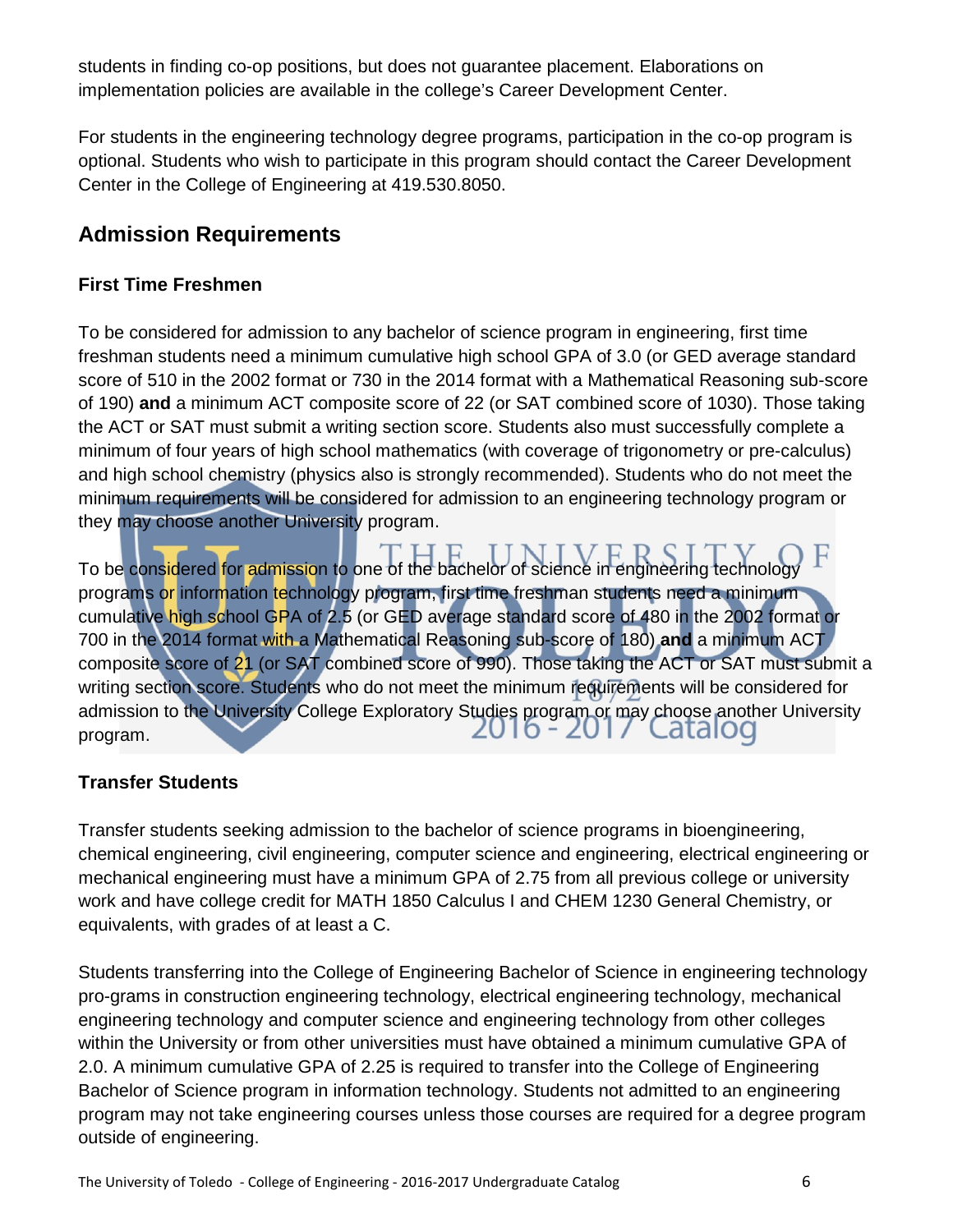Students transferring from other institutions must earn at least 32 hours of undergraduate credit in residence at The University of Toledo. At least 14 of these must be in the major area. The remaining credit hours are to be in engineering topics or in other areas that satisfy degree requirements.

Full-time students must take their last semester in residence (part-time students must take their last 14 hours in residence) unless exceptional arrangements have been made in advance with the associate dean of undergraduate studies in the college.

A total of 128 hours of course credit is required for the Bachelor of Science degrees, not including co-op hours. Normally, 64 hours of the baccalaureate programs in engineering technology may be transferred from an accredited community or technical college. Additional transfer credits may be applied over the 64-semester hour limit at the discretion of the undergraduate program director.

# **Honors Program**

The Honors Program in the College of Engineering provides opportunities for challenging and individual study to undergraduate students of unusually high ability, motivation and initiative. Students with a minimum high school GPA of 3.5 and a minimum ACT composite of 25 are encouraged to apply. Current University of Toledo students and transfer students may apply for admission to the Honors Program if they have completed at least 15, but not more than 60, graded semester hours with a minimum UT GPA of at least 3.5, and have been interviewed by an honors adviser. All admissions to the Honors Program are granted on a space-available basis.

To receive the College Honors citation upon graduation from an engineering bachelor's degree program, the following criteria must be met:

- 1. A minimum higher education GPA of 3.3. 2016 2017 Catalog
- 2. A total of 33 semester hours in honors courses, six of which must be in the interdisciplinary honors area (Ideas, Innovations and Society) and 10 of which must be in honors courses offered by the UT College of Engineering.

1872

3. An honors thesis or honors project.

# **Academic Policies**

Students in the College of Engineering are subject to the general regulations that apply to all students enrolled in The University of Toledo. Refer to the *[UT Policy website](http://www.utoledo.edu/policies/)* for academic policies that apply to all students. In addition, certain regulations apply only to those who are enrolled in the College of Engineering. These are described below.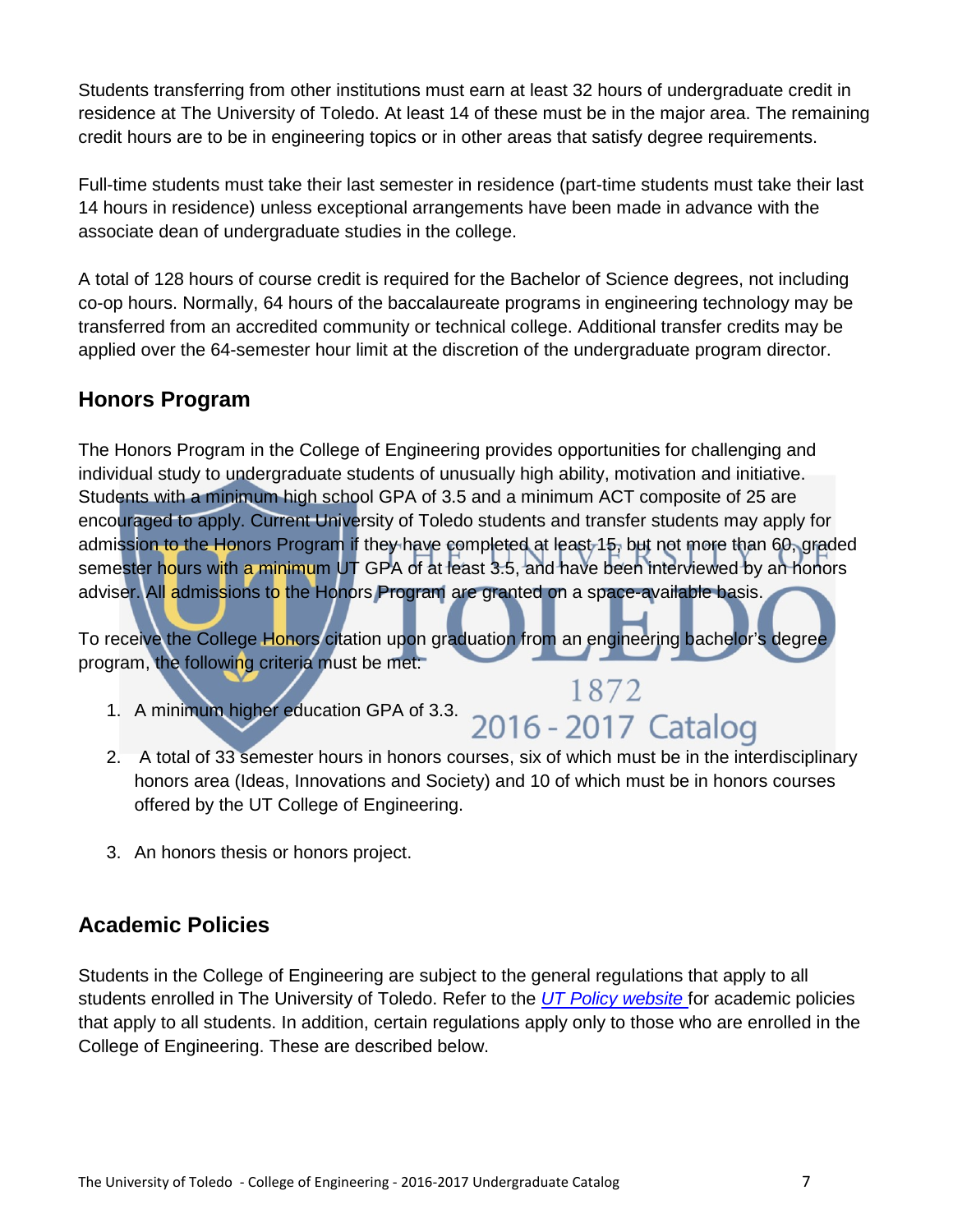### **General Degree Requirements**

To obtain a degree in an undergraduate program, students must have the proper number of credit hours in courses required for the curriculum, a minimum overall cumulative GPA of 2.0 (average of C), and a minimum GPA of 2.0 in the student's major. When a course is repeated (see below), only the grade the last time a course was taken is used in the calculation of the major GPA.

### **Curricular Requirements**

All six of the 128-hour Bachelor of Science programs in engineering have a common structure of mathematics, basic sciences, humanities/fine arts, social sciences, multicultural studies and engineering topics, plus three required semesters of co-operative education. The five 128-hour bachelor's programs in engineering technology and information technology have curricula that lead to Bachelor of Science degrees, for which co-operative education is optional.

The required curriculum and recommended course sequence for each program is presented in the website of the department offering that program. These curricula permit the student to complete the engineering degree requirements, along with the co-op requirement, in five years; and the engineering technology and information technology degree requirements, without co-op, in four years.

THE UNIVERSITY OF

# **University Core Curriculum**

All degree candidates are required to complete between 27 and 30 credit hours of courses that comprise the University General Education/Core Curriculum. The courses are distributed in the areas of English composition, humanities/fine arts, social sciences, natural sciences, mathematics and multi-cultural studies. Completing the University General Education/Core Curriculum will satisfy the humanities/fine arts/social sciences/multicultural requirement in the College of Engineering. 2016 - 2017 Latalod

# **Pass/No Credit Option**

Engineering students have the option to take a maximum of two humanities/fine arts/social science/multicultural courses on a pass/no credit basis. Pass/no credit grade forms are available in the Engineering Undergraduate Office (Nitschke Hall Room 1045). The form must be returned to the Registrar's Office before the end of the 15th calendar day of the term.

# **Repeated Courses/GPA Recalculation**

Students may repeat a previously attempted course. If the grade in the repeated course is higher, the student may petition the college in which the course is taught to have the initial grade excluded from the overall GPA calculation. There is a limit of 12 total credit hours eligible for GPA recalculation. Complete information about the GPA Recalculation Policy may be found in the *[UT](http://www.utoledo.edu/policies/)  [Policy website](http://www.utoledo.edu/policies/)*. Note that all grades, including those for repeated courses, will be included in the determination of eligibility for graduation honors, fellowships, or other distinctions awarded on the basis of GPA. However, when a course in the major is repeated, only the grade the last time the course is taken is used in the major GPA calculation.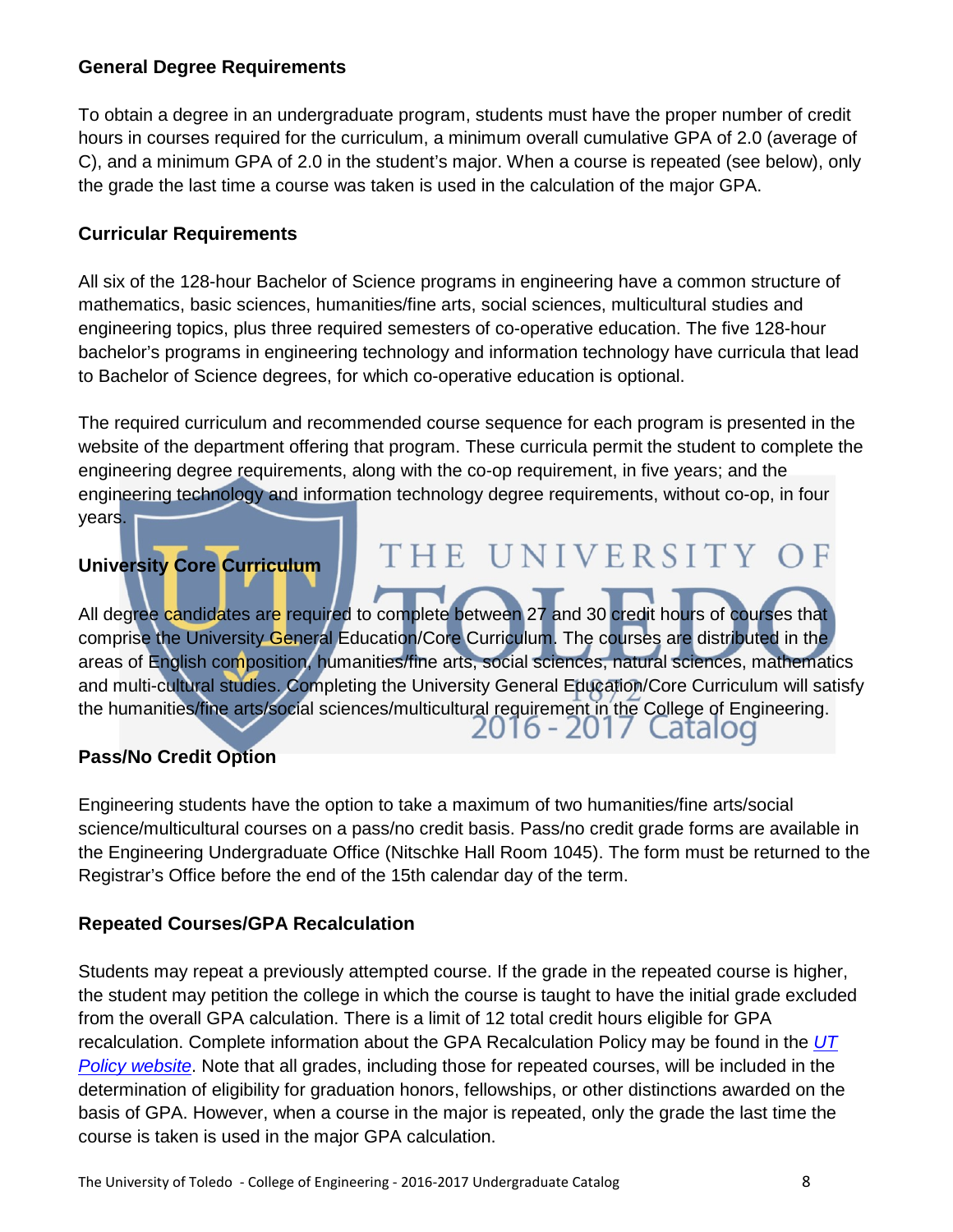### **Required Academic Performance**

All students are expected to maintain a minimum cumulative GPA of 2.0. A student who achieves a cumulative GPA below 2.0 will be placed on probation and is expected to make marked advancement in subsequent semesters in order to achieve a cumulative GPA above 2.0. Anything less will lead to suspension or dismissal according to the policy outlined in the next section.

After 100 hours have been attempted, students should request a degree audit from their undergraduate director to formulate plans for completion of the program and obtain the necessary approval of the associate dean of undergraduate studies. Preparation of the final semester schedules should be completed to assure that the degree requirements will be met. Application for graduation should be made to the Registrar's Office before the published deadline, in accordance with the procedures noted in the General Section of this catalog.

### **Probation, Suspension, Readmission and Dismissal**

After each semester, each student's progress is reviewed. Students who do not meet the minimum academic achievement level will be placed on probation or, if already on probation, may be suspended or dismissed from the college according to the rules below:

#### **Probation**

1. A student whose cumulative GPA is less than 2.0 will be placed on probation. In successive semesters, a student may remain in school as long as he/she continues to earn a GPA greater than 2.0 in each term. However, the student will remain on probation as long as the cumulative GPA is below 2.0. A student is removed from probation when the cumulative GPA is above 2.0.

2. Students on probation will not be permitted to interview for co-op positions.

#### **Suspension**

2016 - 2017 Catalog

1. A student on probation whose cumulative and current semester GPA is below 2.0 will be subject to suspension from the college for one semester.

2. Consideration of a student's petition for reinstatement will be given only after one semester from the date of suspension.

#### **Readmission**

1. Readmission will only be by written petition to the college's associate dean of undergraduate studies. Readmission decisions will be made by the associate dean of undergraduate studies in conjunction with the department to which the student is requesting readmission.

2. The petition must be neatly written and must be received at least one month prior to the start of the semester the student desires to return.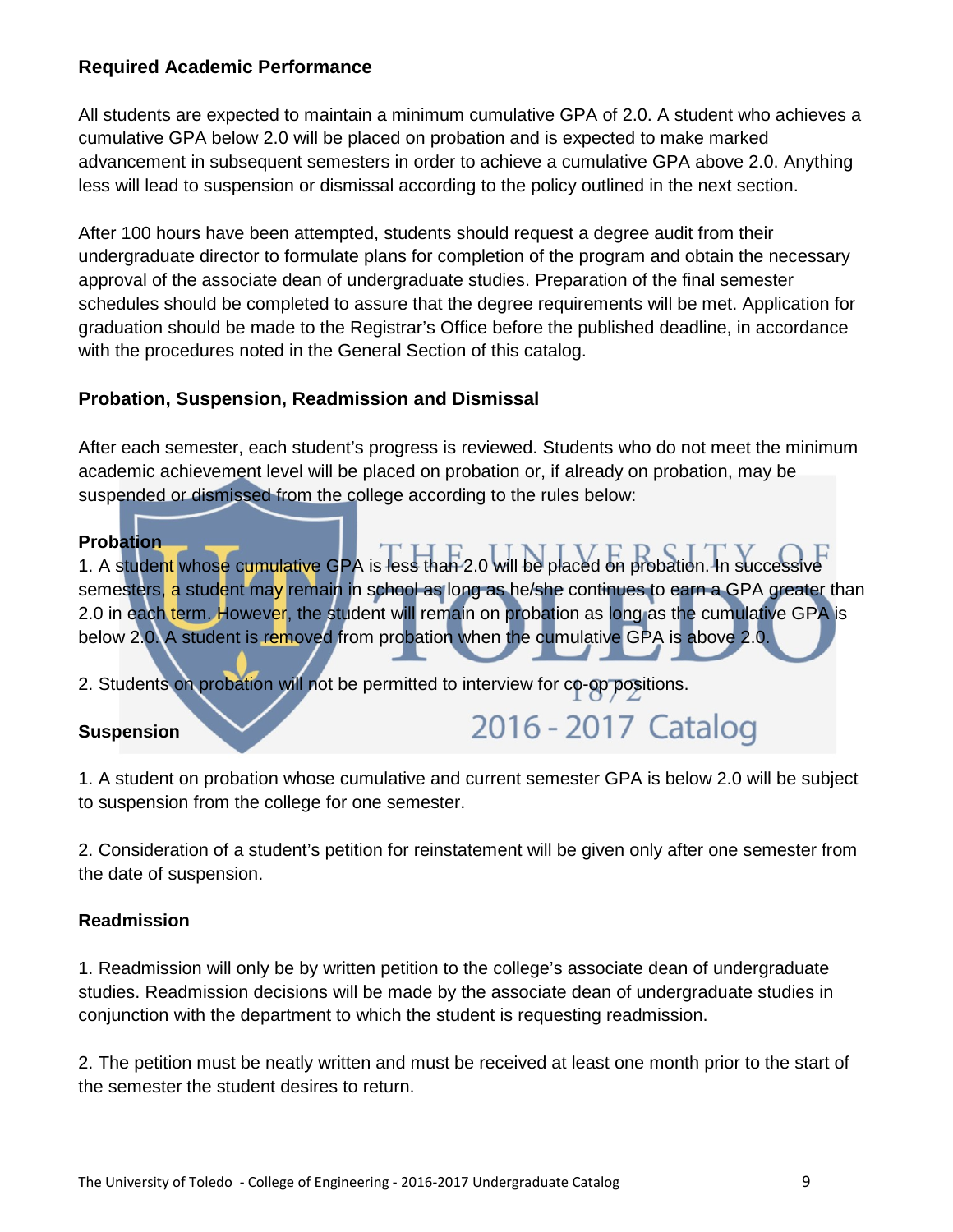### **Dismissal**

1. If readmission is granted after a suspension, the student will be subject to dismissal from the college unless he/she earns a semester GPA greater than 2.0 each term until the cumulative GPA is above 2.0.

2. Further consideration of a student's petition for reinstatement will be given only after one year from the date of dismissal.

# **Professional Registration**

Registration by the State of Ohio as a Professional Engineer is important for professional practice and requires four to eight years of engineering experience after graduation. However, the first step is applying for and passing the Fundamentals of Engineering (FE) examination, formerly known as the Engineer-in-Training (EIT) exam. Starting in 2014 a computer-based exam is given during four twomonth windows each year at testing centers around the state. Application deadlines, however, are several months earlier. All engineering graduates are strongly encouraged to take the FE near their date of graduation and are permitted to sit for the exam during their final semester of enrollment prior to graduation. After four years of acceptable engineering experience, the State Board of Registration will permit the engineering graduate to take the Professional Engineers (PE) examination. Engineering technology graduates must pass the FE exam and need a minimum of eight years of engineering experience before taking the PE exam.

Applications should be filed to meet published deadlines of the National Council of Examiners for Engineering and Surveying and the State Board of Registration in Columbus. Additional information is available in the Office of Undergraduate Studies, from the Secretary of the Board of Registration for Professional Engineers and Surveyors, 77 S. High St., Columbus, OH 43266-0314, www.ohiopeps.org, or from the National Council of Examiners for Engineering and Surveying Web site at [http://ncees.org.](http://ncees.org/)

# **Undergraduate Degree Programs of Study**

The bachelor of science programs in engineering demonstrate that their graduates attain the following outcomes:

- a.) an ability to apply knowledge of mathematics, science, and engineering
- b.) an ability to design and conduct experiments, as well as to analyze and interpret data c.) an ability to design a system, component, or process to meet desired needs within realistic constraints such as economic, environmental, social, political, ethical, health and safety,

manufacturability, and sustainability

- d.) an ability to function on multidisciplinary teams
- e.) an ability to identify, formulate, and solve engineering problems
- f.) an understanding of professional and ethical responsibility
- g.) an ability to communicate effectively

h.) the broad education necessary to understand the impact of engineering solutions in a global, economic, environmental, and societal context

i.) a recognition of the need for, and an ability to engage in life-long learning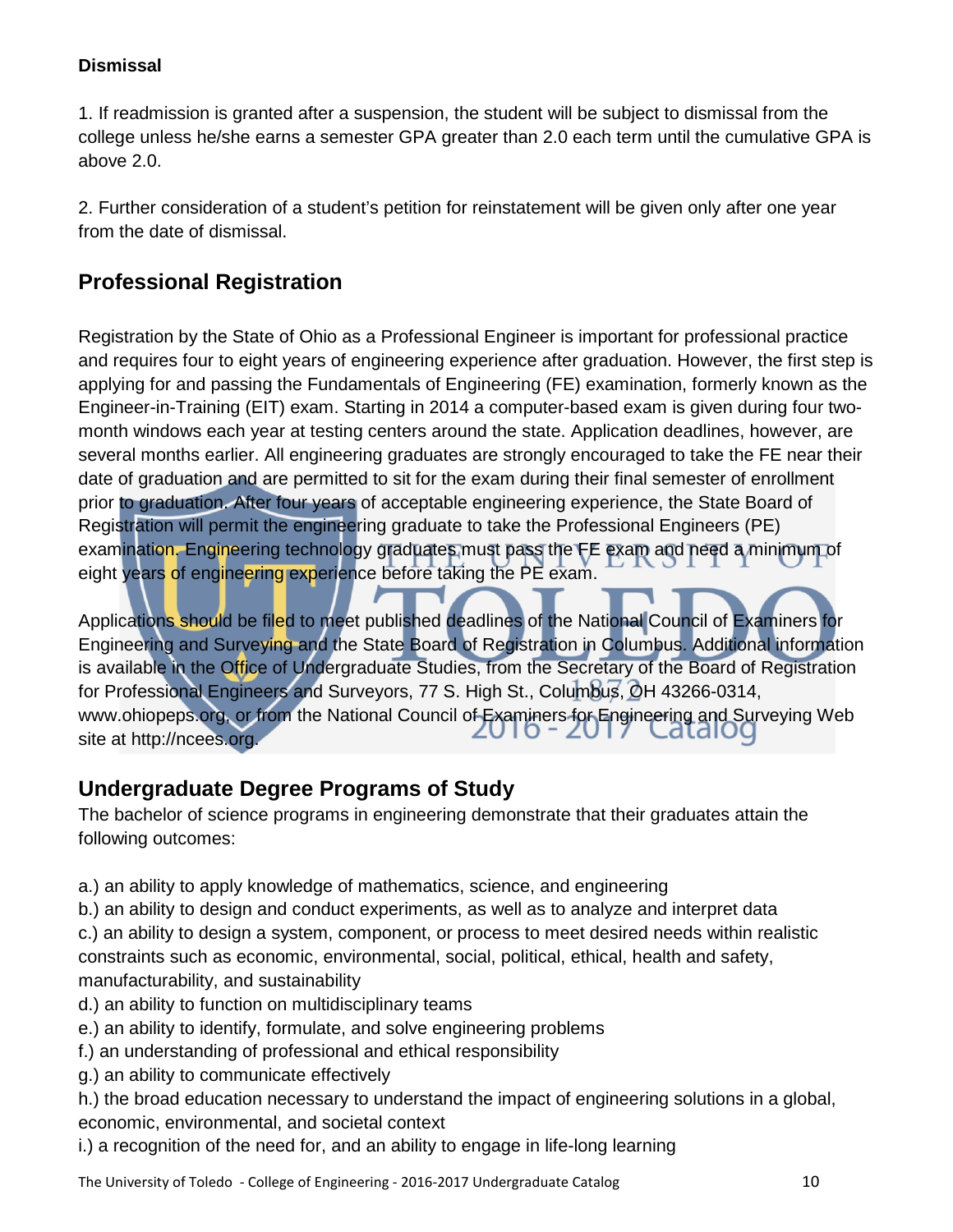j.) a knowledge of contemporary issues

k.) an ability to use the techniques, skills, and modern engineering tools necessary for engineering practice.

The bachelor of science programs in engineering technology demonstrate that their graduates have the following learned capabilities:

a.) an ability to select and apply the knowledge, techniques, skills, and modern tools of their discipline to broadly defined engineering technology activities

b.) an ability to select and apply a knowledge of mathematics, science, engineering, and technology to engineering technology problems that require the application of principles and applied procedures or methodologies

c.) an ability to conduct standard tests and measurements; to conduct, analyze and interpret experiments; and to apply experimental results to improve processes

d.) an ability to design systems, components, or processes for broadly-defined engineering technology problems appropriate to program educational objectives

e.) an ability to function effectively as a member or leader on a technical team

f.) an ability to identify, analyze and solve broadly-defined engineering technology problems

g.) an ability to apply written, oral, and graphical communication in both technical and nontechnical environments; and an ability to identify and use appropriate technical literature

h.) an understanding of the need for and an ability to engage in self-directed continuing professional VERSII development ПE.  $\sqrt{N}$ 

i.) an understanding of and a commitment to address professional and ethical responsibilities including a respect for diversity

j.) a knowledge of the impact of engineering technology solutions in a societal and global context, and

and and anti-

The bachelor of science programs in computer science and engineering, computer science and engineering technology and information technology enable their students to attain, by the time of graduation:

a.) An ability to apply knowledge of computing and mathematics appropriate to the discipline

b.) An ability to analyze a problem, and identify and define the computing requirements appropriate to its solution

c.) An ability to design, implement, and evaluate a computer-based system, process, component, or program to meet desired needs

d.) An ability to function effectively on teams to accomplish a common goal

e.) An understanding of professional, ethical, legal, security and social issues and responsibilities

f.) An ability to communicate effectively with a range of audiences

g.) An ability to analyze the local and global impact of computing on individuals, organizations, and society

h.) Recognition of the need for and an ability to engage in continuing professional development

i.) An ability to use current techniques, skills, and tools necessary for computing practice.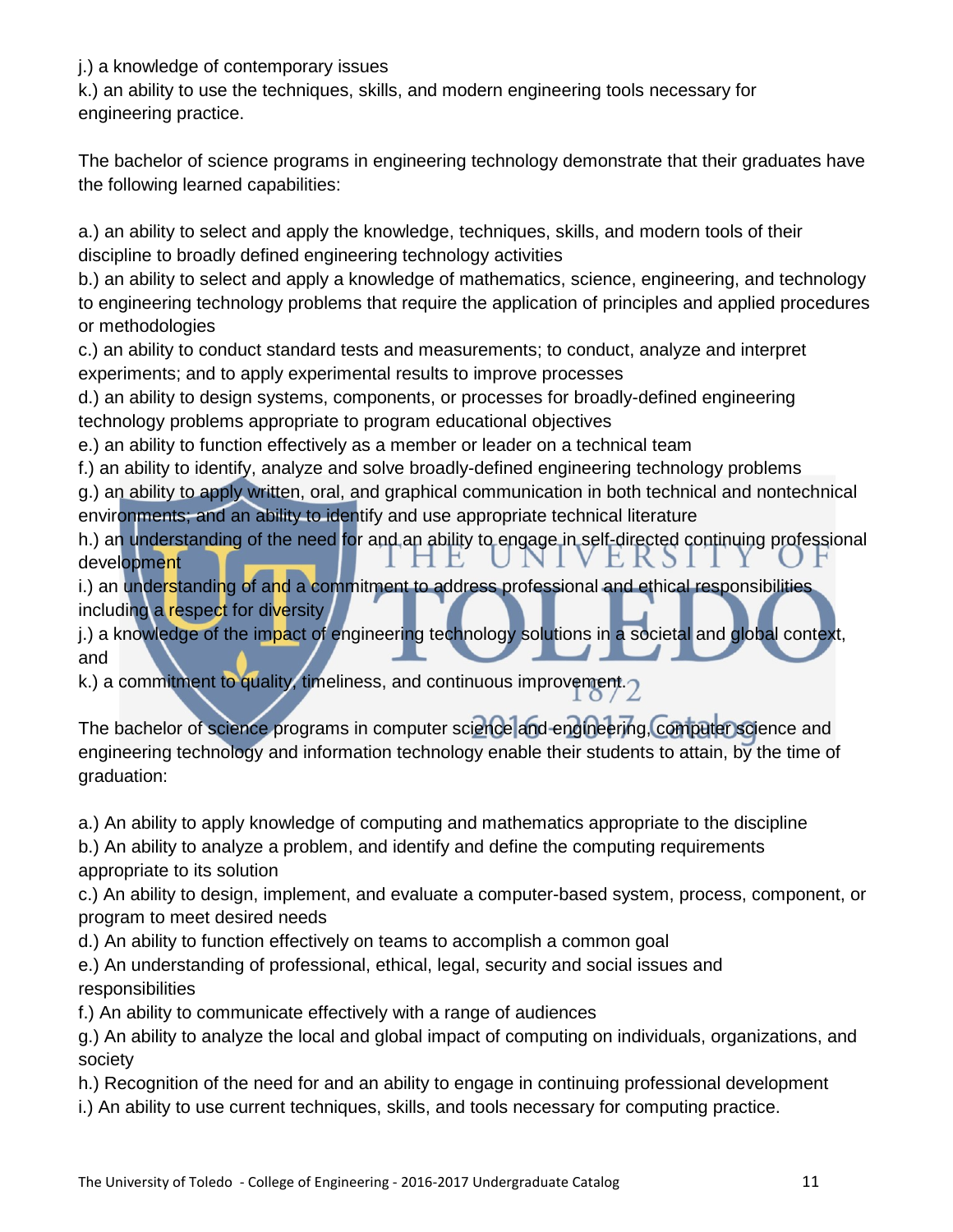### **Minor in Computer Science and Engineering**

Students may earn a minor in computer science and engineering (CSE) by completing the six required courses listed below, plus two courses selected from the list of advanced courses. To be eligible to register for these courses, students must be coded as CSE minor candidates and have successfully completed MATH 1850 and MATH 1860. A GPA of 2.0 is required in the EECS courses.

### **Required courses:**

EECS 1100 Digital Logic Design .............4 EECS 1510 Introduction to Object Oriented Programming 3 EECS 2500 Linear Data Structures .........3 EECS 2510 Nonlinear Data Structures ....3 EECS 2520 Discrete Structures ...............3 EECS 2110 Computer Architecture and Organization 3

### **Advanced courses (select two):**



# **Special Programs for Undergraduates**

### **Minor in Business Administration**

Engineering students may earn a minor in business administration by earning a C or better in six business courses, plus at least one economics course. The economics requirement for the minor may be satisfied with MIME 2600 or with ECON 1150 and 1200. The six business courses must include BUAD 2040, while the other five may be selected from the list in the College of Business and Innovation section. For students whose goal is to earn an M.B.A., the following six courses are recommended:

- BUAD 2040 Financial Accounting Information
- BUAD 2050 Accounting for Business Decision Making
- BUAD 2070 Business Statistics and Analytics
- BUAD 3010 Principles of Marketing
- BUAD 3020 Principles of Manufacturing and Service Systems
- BUAD 3040 Principles of Financial Management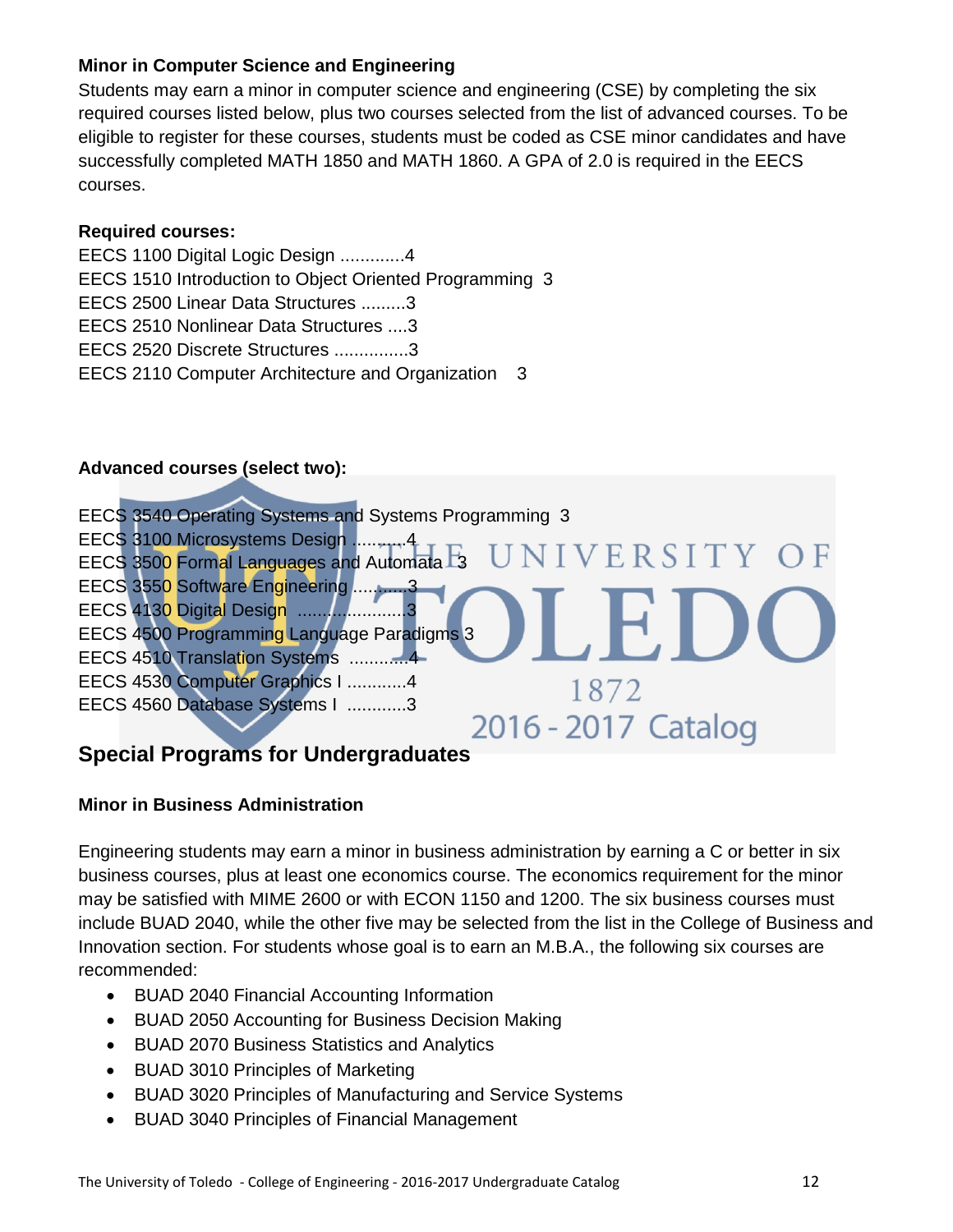Students not interested in an M.B.A. may wish to make substitutions in this list. For example, IBUS 3150, Understanding Cultural Differences for Business, could be used in place of any of the above courses except BUAD 2040, to simultaneously satisfy part of the multicultural requirement in the University Core Curriculum. The flexibility of the requirements allows students to focus in areas such as marketing, sales, finance, management or entrepreneurship.

Students must be sophomores to take the 2000-level business courses and juniors to take the 3000 level courses. Also, BUAD 2040 must be taken before BUAD 3040, and the economics requirement must be satisfied before taking BUAD 3010. Otherwise, business prerequisites are waived for engineering students. Students should register with the College of Business and Innovation to become candidates for the business minor.

Students in the Mechanical Engineering program may use one of the business courses as a technical elective. Students in the Electrical Engineering program may use one of the business courses as a technical elective if they complete the business minor requirements. Students in the Civil Engineering program may use BUAD 2040 as a technical elective if they complete the business minor requirements. Students in the Chemical or Computer Science and Engineering programs may use business courses as free electives. Students in Engineering Technology programs may use one or more of the business courses as professional development electives.

Students interested in a business minor should consult advisers in the College of Business and Innovation and the College of Engineering.  $\Box$   $\Box$ 

# **Early Admission to Master of Science in Engineering**

The College of Engineering offers students currently enrolled in a bachelor of science in engineering program at The University of Toledo an opportunity to begin work toward a master of science degree in engineering. This option offers talented students who intend to continue their education beyond the B.S. a unique opportunity to begin their graduate research activities at an earlier stage in their career and proceed into the graduate programs in a timely manner.

Up to nine semester credit hours of graduate-level technical elective or required courses may be applied toward the B.S. degree in lieu of selected undergraduate elective courses, subject to specific departmental restrictions. Only 5000-level or higher engineering courses taken at The University of Toledo may be applied toward this option. In addition, an approved M.S. plan of study must be filed indicating those courses that will be accepted in lieu of specific B.S. course requirements. Application and admission requirements are described in the graduate section of the catalog.

Normally, the B.S. engineering degree programs (with co-op) require five years and the M.S. engineering degree programs require an additional two years. It is anticipated that by participating in this option, a total of six years will be required for the completion of both degrees.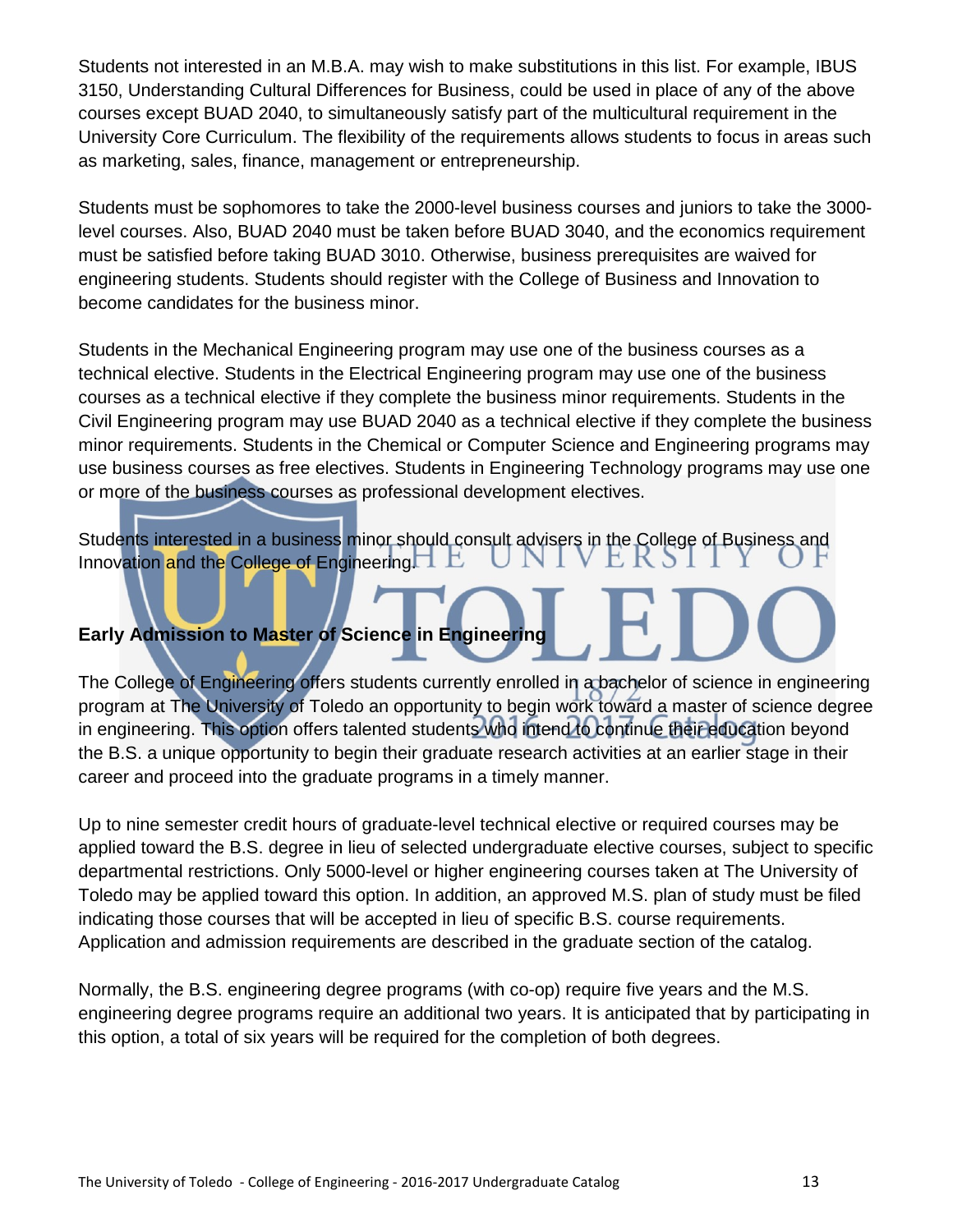# **Joint B.S. in Engineering or Engineering Technology/M.B.A. Program**

The College of Business and Innovation, in conjunction with the College of Engineering, offers a program whereby a student may earn a bachelor of science in engineering or engineering technology and a master of business administration (M.B.A.). This program provides a unique opportunity to combine business and engineering skills to prepare graduates for global competitiveness and supports the mission to prepare corporate leaders for the future. The program should be particularly attractive to students who want to start their own company or who simply want to develop an appreciation for how engineering and business complement each other.

This program will allow engineering students in their final two semesters of study to begin taking M.B.A. courses while completing their B.S. Students with senior standing may be formally admitted in-to the M.B.A. program and can complete the M.B.A. at the end of six years of study. The business undergraduate prerequisites can be satisfied as part of the undergraduate curriculum.

To be admitted to the program, students must have senior standing, score a minimum of 450 on the Graduate Management Admissions Test (GMAT) and have at least a 3.0 cumulative GPA. Students also must have completed the requirements for the business minor. The business minor courses should be chosen carefully however, as not all business minor courses can be used towards the M.B.A. The six business courses listed in the business minor section plus MIME 2600 or ECON 1150 and 1200 satisfy the basic core prerequisite requirement for the M.B.A. program for VEKSI engineering students. г.  $\mathbf{N}$ 

Students who wish to pursue the program should inform the associate dean of undergraduate studies in the College of Engineering during their junior year and complete the GMAT by the end of their junior year. Students should submit completed application materials to the Graduate School for admission to the M.B.A. program before the fall semester of their senior year.

Upon admission to the program by the Graduate School and the College of Business and Innovation, students will be classified as special provisional graduate students so that they may take graduate courses while completing the bachelor of science degree requirements. Students' special status must be tracked by the M.B.A. office to assure AACSB compliance. Also, the B.S. in engineering or engineering technology must be granted in a semester prior to graduating with the M.B.A.

To satisfy the requirements for the M.B.A., students must complete all of the core and elective required courses in the M.B.A. program. By choosing the correct courses, this may be accomplished with six undergraduate and 11 graduate-level business courses.

Normally, the B.S. engineering degree programs (with co-op) require five years, and the M.B.A. would require an additional two years. It is anticipated that by enrolling in the two programs simultaneously, a total of six years will be required for completion of both degrees. Similarly, for engineering technology students, the degree program normally requires four years, and the M.B.A. program would require an additional two years. It is anticipated that by enrolling in the two programs simultaneously, a total of five and one half years will be required for completion of both degrees.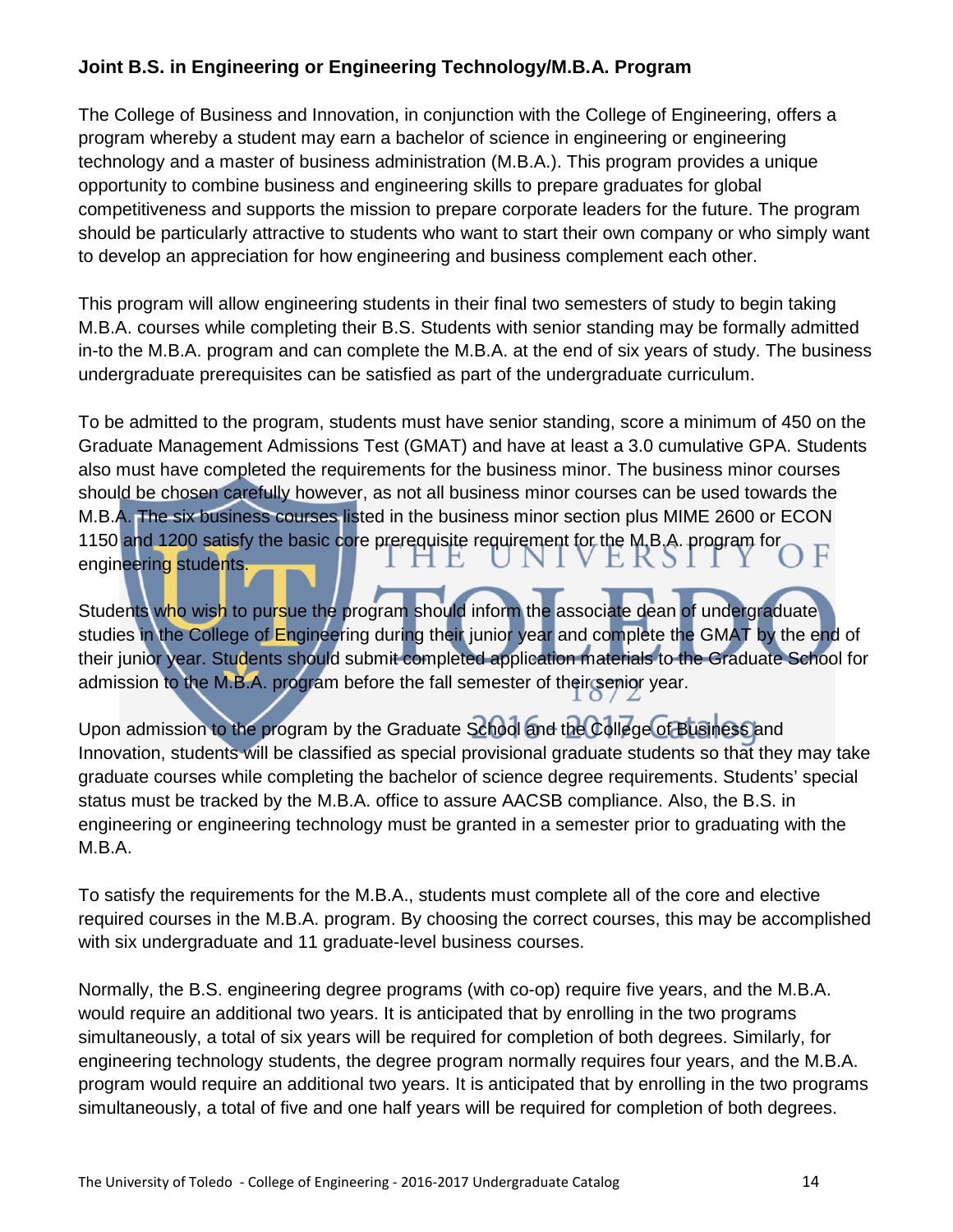# **Presumptive Admission Program to the University of Toledo College of Law**

Through the UT Advantage program, students who graduate with a bachelor of science degree from the College of Engineering, have a minimum GPA of 3.4, have an LSAT score at or above the 50th percentile for the previous year's entering class at Toledo Law, and have not committed an act or acts reflecting unsatisfactory character and fitness (e.g., a felony, an academic suspension) will be presumptively admitted to The University of Toledo College of Law upon submission of a completed application.

# **College of Engineering Faculty**

### **Department of Bioengineering**

**Halim Ayan**, 2012, assistant professor B.S., Ege University; Ph.D., Drexel University

**Aisling Coughlan**, 2016, assistant professor B.S., M.S., Ph.D., University of Limerick

**Brent D. Cameron**, 2000, associate professor B.S.B.E., M.S.B.E., Ph.D., Texas A&M University

**Ronald L. Fournier**, 1985, professor B.S.Ch.E., M.S.Ch.E., Ph.D., The University of Toledo; P.E. (Ohio)

**Vijay K. Goel**, 2000, distinguished university professor & McMaster/Gardner endowed chair B.E., Panjabi University; M.E., Roorkee University; Ph.D., University of New South Wales 2010 - 2017 LatalOQ

NIVERSITY OF

**Mohamed Samir Hefzy**, 1987, professor and associate dean of graduate studies B.S., Cairo University; B.S., Ainshams University; M.S., Ph.D., University of Cincinnati

**Jian-yu Lu**, 1997, professor B.S.E.E., Fudan University; M.S., Tongji University; Ph.D., Southeast University

**Scott C. Molitor**, 2000, associate professor and associate dean of undergraduate studies B.S.E., University of Michigan; Ph.D., Johns Hopkins University School of Medicine

**Arunan Nadarajah**, 1996, professor, graduate program director and chair B.Tech.Ch.E., Indian Institute of Technology; M.S.Ch.E., Ph.D., University of Florida

**Patricia A. Relue**, 1993, professor and undergraduate program director B.S.Ch.E., The University of Toledo; M.S.ChE., Ph.D., University of Michigan

**Eda Yildirim-Ayan**, 2010, assistant professor B.S. Ege University; M.S., Izmir Institute of Technology; Ph.D., Drexel University

The University of Toledo - College of Engineering - 2016-2017 Undergraduate Catalog 15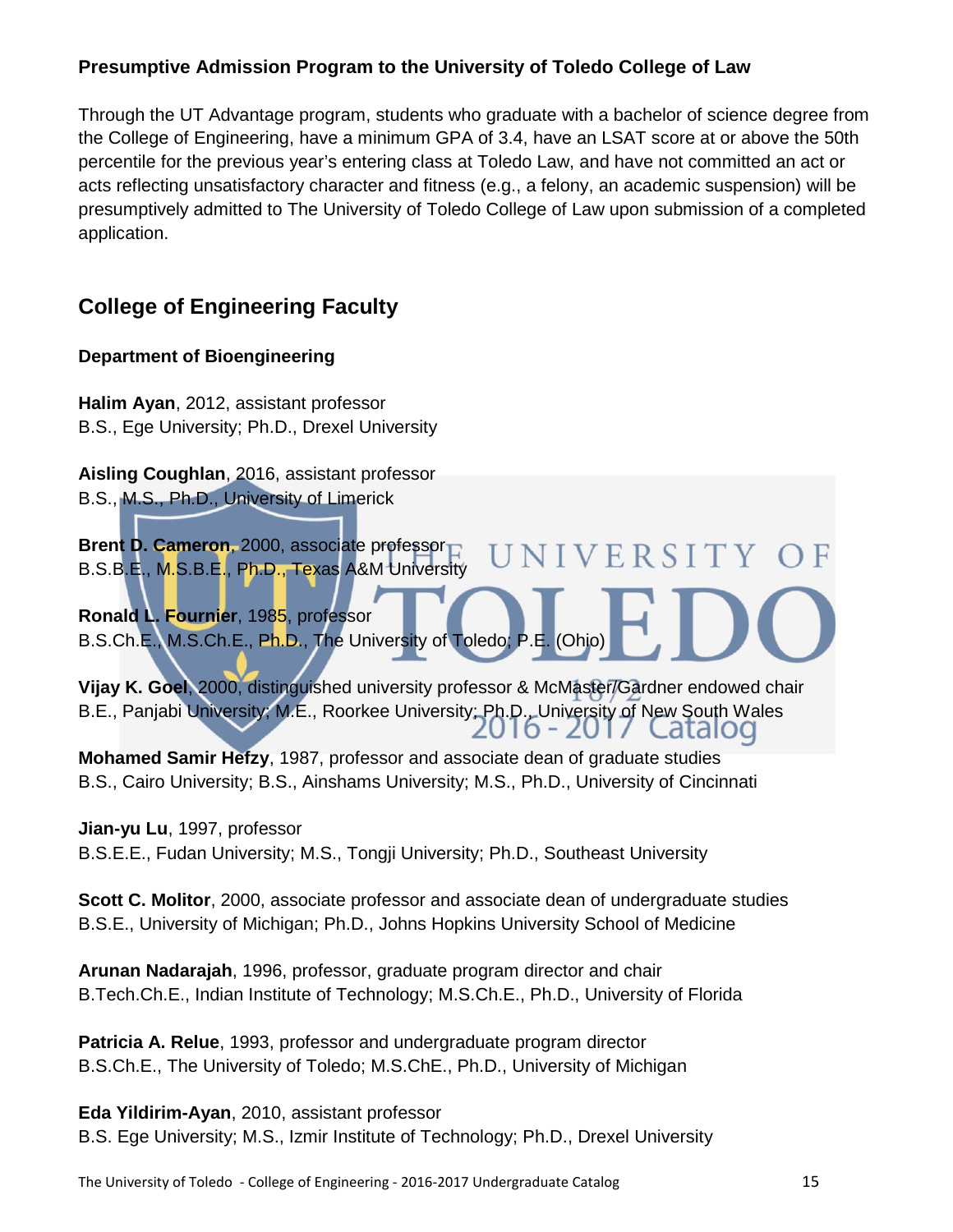### *Emeritus Faculty*

**Vikram J. Kapoor**, 1994, professor & dean emeritus M.S., Ph.D., Lehigh University

### **Department of Chemical and Environmental Engineering**

**Ana C. Alba-Rubio**, 2015, assistant professor B.S.Ch.E., University of Malaga; Ph.D., Autonomous University of Madrid & ICP-CSIC

**Maria R. Coleman**, 1998, professor B.S.Ch.E., Louisiana Tech University; Ph.D., The University of Texas at Austin; PE (Arkansas)

**Dong-Shik Kim**, 2000, associate professor and undergraduate program director B.S.Ch.E., M.S.Ch.E., Seoul National University; Ph.D., University of Michigan; PE (Michigan)

**Yakov Lapitsky**, 2009, associate professor B.S. Chem., B.S.Ch.E., University of Minnesota; Ph.D., University of Delaware

**Steven E. LeBlanc**, 1980, professor and executive associate dean of fiscal affairs B.S.Ch.E., The University of Toledo; M.S.Ch.E., Ph.D., University of Michigan; PE (Ohio)

**Matthew W. Liberatore**, 2015, associate professor B.S.Ch.E., University of Illinois - Chicago; M.S.Ch.E., Ph.D., University of Illinois - Urbana-**Champaign** 

1872 **G. Glenn Lipscomb**, 1994, professor and chair B.S.Ch.E., University of Missouri - Rolla; Ph.D., University of California - BerkeleyOC

#### **Thehazhnan Ponnaiyan**, 2015, lecturer

B.Tech.Ch.E., Anna University; M.B.A., Cardiff University; M.S.Ch.E., Imperial College; Ph.D., The University of Toledo

**Constance A. Schall**, 1997, professor and graduate program director B.S.Ch.E., Cornell University; M.S.Ch.E., Ph.D., Rutgers University; PE (New Jersey)

**Sasidhar Varanasi**, 1984, professor B.S.Ch.E., Andhra University; M.S., Indian Institute of Technology - Kanpur; Ph.D., State University of New York - Buffalo

**Sridhar Viamajala**, 2009, associate professor B.Tech.Ch.E., Indian Institute of Technology - Kharagpur; Ph.D., Washington State University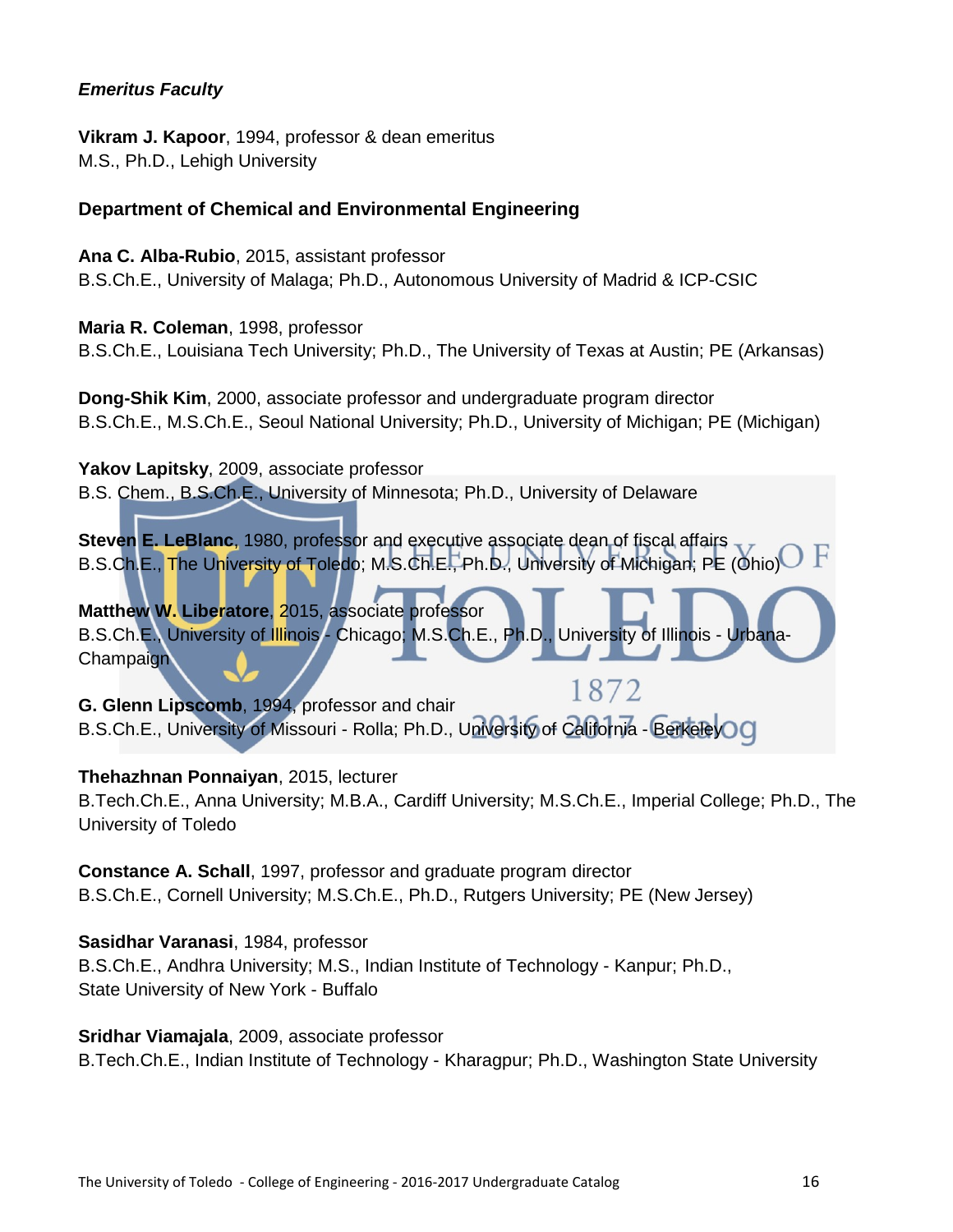#### **Prestige Faculty**

**Martin A. Abraham**, 1996, professor B.S.Ch.E., Rensselaer Polytechnic Institute; Ph.D., University of Delaware; PE (Oklahoma)

### *Emeritus Faculty*

**Gary F. Bennet**t, 1963, professor emeritus B.S.Ch.E., Queen's University; M.S.Ch.E., Ph.D., University of Michigan; PE (Ontario)

**John P. Dismukes**, 1996, professor emeritus B.S.Chem., Auburn University; Ph.D., University of Illinois

**Saleh A. Jabarin,** 1987, distinguished university professor, professor emeritus B.A., Dartmouth College; M.S., Polytechnic Institute of New York; Ph.D., University of Massachusetts

**Millard L. Jones**, 1966, professor emeritus B.S.Ch.E., University of Utah; M.S.Ch.E., Ph.D., University of Michigan

**James W. Lacksonen**, 1967, professor emeritus B.S.Ch.E., M.S.Ch.E., Ph.D., The Ohio State University; PE (Ohio) $\operatorname{E} \operatorname{R} \operatorname{S} \operatorname{I} \operatorname{T} \operatorname{Y}$ 

**Leslie E. Lahti**, 1967, professor emeritus B.S.Ch.E., Tri-State College; M.S.Ch.E., Michigan State University; Ph.D. Carnegie Mellon University, PE (Ohio)

1872 **Bruce E. Poling**, 1990, professor emeritus B.S.Ch.E., M.S.Ch.E., The Ohio State University; Ph.D., University of Illinois - Urbana-Champaign; PE (Missouri)

### **Department of Civil Engineering**

**Defne Apul**, 2004, associate professor B.S., Ch.E., Bogazici University; M.S. Env.E., Michigan Technological University; Ph.D., University of New Hampshire; P.E. (Ohio)

**Yein Juin Eddie Chou**, 1989, professor B.S., M.S.C.E., National Taiwan University; Ph.D., Texas A & M University; PE (Ohio)

**Cyndee Gruden**, 2003, associate professor and associate chair B.S.C.E, M.S., University of New Hampshire; Ph.D., University of Colorado at Boulder; PE (New Hampshire)

The University of Toledo - College of Engineering - 2016-2017 Undergraduate Catalog 17 **Serhan Guner**, 2015, assistant professor B.S., Dokuz Eylul University; M.S., Istanbul Technical University; Ph.D., University of Toronto; PEng. (Ontario)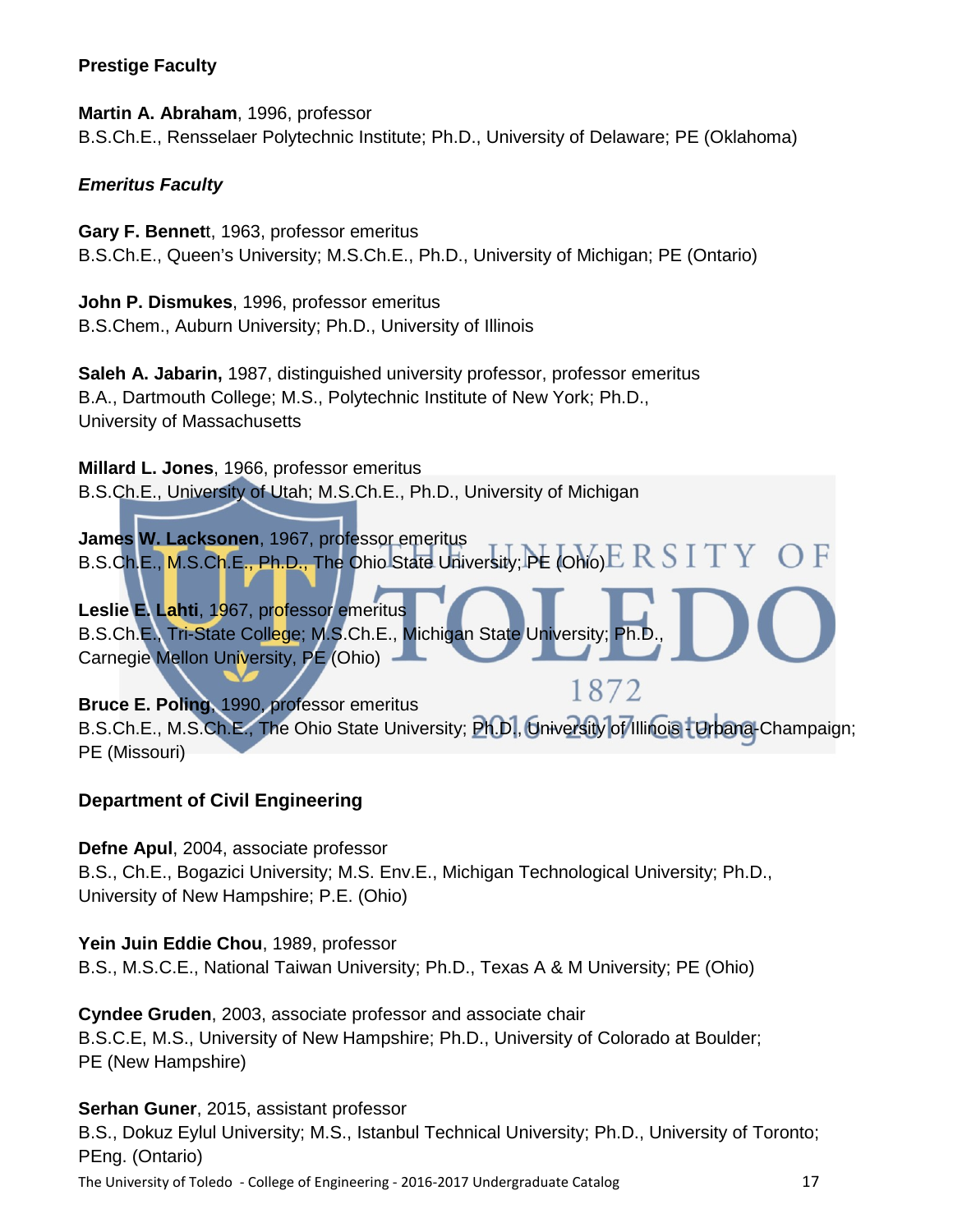**Liangbo Hu**, 2011, assistant professor B.E., Tongji University; M.S., Ph.D., Duke University

**Ashok Kumar**, 1980, professor and chair

B.S.E., Aligarh University; M.S., University of Ottawa; Ph.D., University of Waterloo; PE (Alberta)

**Douglas K. Nims**, 1991, associate professor

B.S.C.E., M.S., The Ohio State University; M.B.A., University of Michigan; Ph.D., University of California - Berkeley; PE (California)

**Azadeh Parvin,** 1993, associate professor

B.S.C.E., M.S., D.Sc., George Washington University

**Brian W. Randolph**, 1987, professor, executive associate dean for academic affairs B.S.C.E., M.S., University of Cincinnati; Ph.D., The Ohio State University; PE (Ohio)

**Youngwoo Seo**, 2009, associate professor B.S., MS Civil Engineering, Sungkyunkwan University; Ph.D., Environmental Engineering, University of Cincinnati

*Emeritus Faculty* 

**Donald I. Angelbeck**, 1971, professor emeritus B.S.C.E., M.S.C.E., Washington University; Ph.D., Purdue University; PE (Ohio, Michigan)

**Gerald R. Frederick**, 1966, professor emeritus B.S.C.E., The University of Toledo; M.S., Ph.D., Purdue University; PE (Ohio)

**Kuan-Chen Fu**, 1967, professor emeritus 2016 - 2017 Catal B.S.C.E., Taiwan College of Engineering; M.S.C.E., Ph.D., University of Notre Dame; PE (Indiana)

IE UNIVERSITY OF

 $\Omega$ 

**Jiwan D. Gupta**, 1980, professor emeritus B.E.C.E, University of Jabalpur; Ph.D., University of Waterloo; PE (Ohio)

### **Andrew G. Heydinger**, 1982, professor emeritus

B.S.C.E., University of Cincinnati; M.S.C.E., University of Pittsburgh; Ph.D., University of Houston; PE (Ohio)

**Benjamin Koo**, 1965, professor emeritus

B.S.C.E., St. John's University in Shanghai; M.S., Ph.D., Cornell University; PE (Ohio, New York)

### **Naser Mostaghel**, 1990, professor emeritus

B.S., Abadan Institute of Technology; M.S., Ph.D., University of California - Berkeley; PE (Iran)

### **George J. Murnen**, 1958, professor emeritus

B.S.C.E., The University of Toledo; M.S., University of Illinois; Ph.D., University of Notre Dame; PE (Ohio)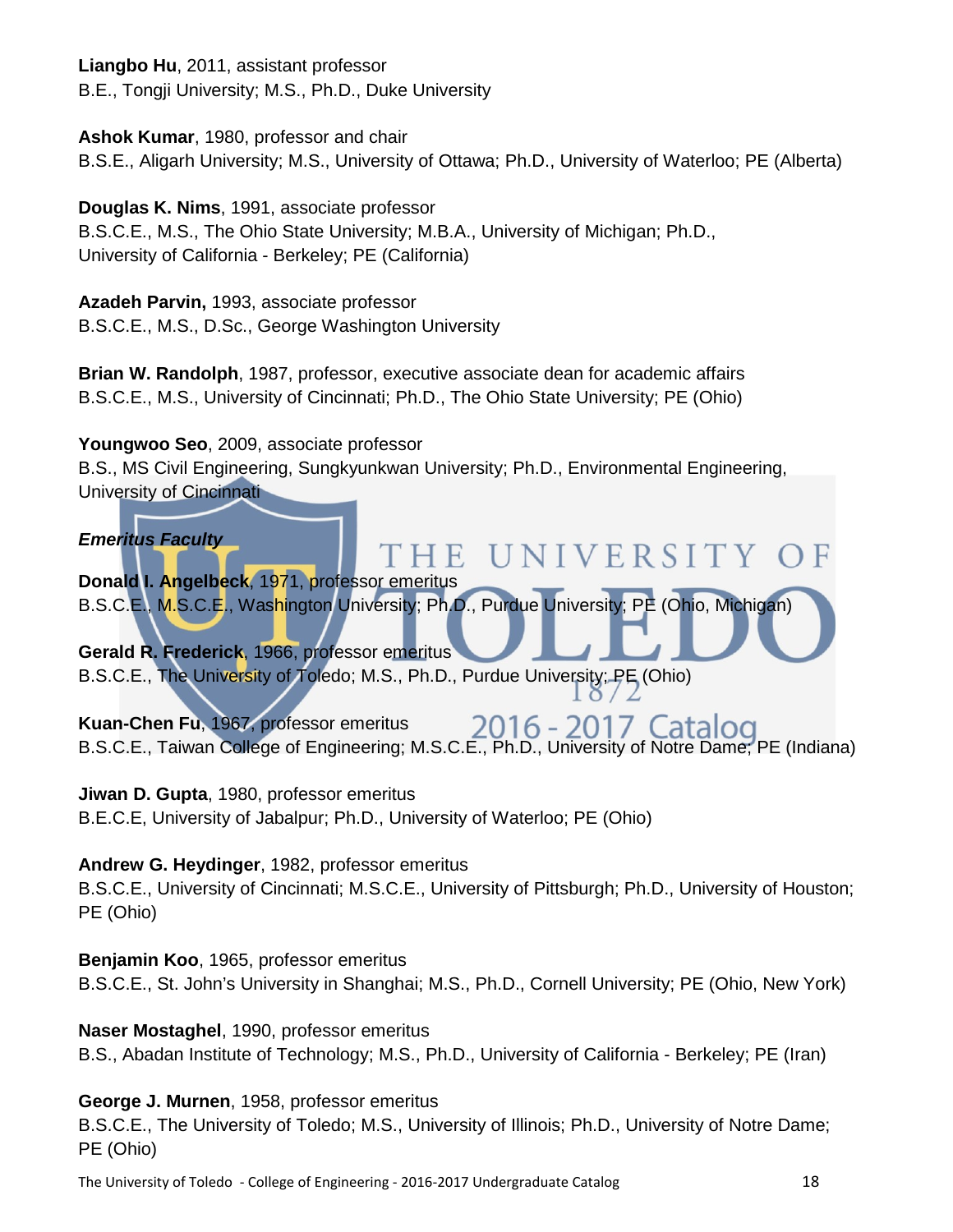#### **Mark A. Pickett**, 1983, professor emeritus

B.S.C.E., Marquette University; M.S.C.E., Ph.D., University of Connecticut; PE (Ohio, Wisconsin)

### **Department of Electrical Engineering and Computer Science**

**Mansoor Alam**, 1989, professor, graduate program director and chair B.S.E.E, Aligarh University; M.S., Ph.D., Indian Institute of Science

**Jackson Carvalho**, 2008, associate professor

M.S., Electrical Engineering, University of Maine; PhD, Computer Science, University of Western Ontario, Canada

**Vijay Devabhaktuni**, 2008, professor B.Eng. M.Sc. Birla Institute of Technology and Science, India; Ph.D. Carleton University; Canada

#### **Daniel Georgiev**, 2006, associate professor

M.S., Physics, Sofia University, Blugaria; Ph.D., Electrical and Computer Engineering and Computer Science, University of Cincinnati

Gerald R. Heuring, 1987, assistant professor E UNIVERSITY OF B.S.C.S.E., B.S.I.E., M.S.I.E., University of Toledo; Ph.D., University of Illinois Urbana-Champaign

**Ahmad Y. Javaid**, 2016, assistant professor B.S. Computer Eng, Aligarh University: Ph.D., University of Toledo

1872 **Anthony D. Johnson**, 1988, associate professor Dip. Ing. (Electrical Engr.), Ph.D., University of Belgrade 6 - 2017 Catalog

**Weng Kang**, 2000, associate professor

M.S., Physics, Ohio University; M.S., Ph.D., Electrical Engineering, University of Tennessee

**Devinder Kaur**, 1989, associate professor

M.S. (Physics), Panjab University; M.S. (Medical Physics), University of Aberdeen; M.S., Ph.D., Wayne State University

**Raghav Khanna**, 2015, assistant professor B.S., M.S., Ph.D. (Electrical Engineering), University of Pittsburgh

**Junghwan Kim**, 1988, professor B.S., Seoul National University; M.S., Ph.D., Virginia Polytechnic Institute & State University; PE (Ohio)

**Henry F. Ledgard**, 1989, professor B.S. (E.E.), Tufts University; M.S., Ph.D., Massachusetts Institute of Technology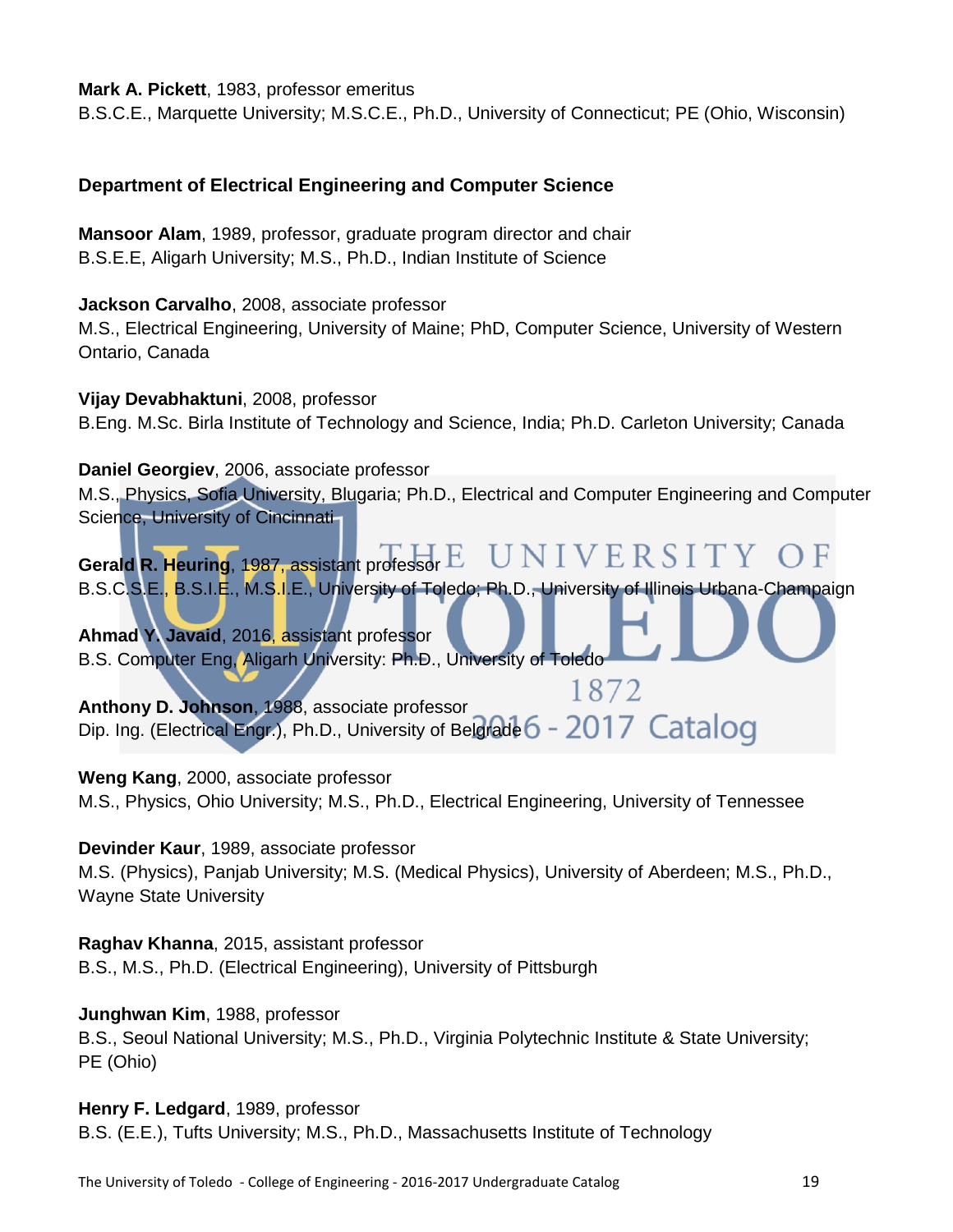**Richard G. Molyet**, 1980, lecturer, undergraduate program director and professor emeritus B.S.E.E., M.S.E.E., Ph.D., University of Toledo

### **Mohammed Y. Niamat**, 1990, professor

B.Sc. (E.E.), M.E., Aligarh University; M.Sc., University of Saskatchewan; Ph.D., The University of Toledo

**Ezzatollah Salari**, 1985, professor B.S.E.E., Iran College of Science & Technology; M.S., Ph.D., Wayne State University

### **Gursel Serpen**, 1993, associate professor

B.S.E.E., Air Force Academy - Turkey; M.S.E.E., Air Force Institute of Technology; Ph.D., Old Dominion University

#### **Lawrence Thomas**, 2010, assistant professor

B.A., Computer Science, University of Tennessee; M.S., Ph.D., Computer Science, Vanderbilt University

#### **Kevin Xu**, 2015, assistant professor

BASc., (EE), University of Waterloo; M.S.E (EE) and Ph.D. (EE: Systems), University of Michigan

NIVERSIT F. *Emeritus Faculty* 

**Adel H. Eltimsahy**, 1968, professor emeritus B.S.E.E., Cairo University; M.S.E.E., Ph.D., University of Michigan

**Donald J. Ewing**, 1954, professor emeritus

B.S.E.E., University of Toledo; M.S.E.E., Massachusetts Institute of Technology; Ph.D., University of 2016 - 2017 Catalog **Wisconsin** 

**John Hemdal**, 1986, professor emeritus B.S.E.E., M.S.E.E, Ph.D., E.E., Purdue University

**Mohsin M. Jamali**, 1984, professor emeritus B.S.E.E., Aligarh University; M.S.E.E., University of Saskatchewan; Ph.D., University of Windsor

**Vikram J. Kapoor**, 1994, professor and dean emeritus M.S., Ph.D., Lehigh University

**Roger J. King**, 1983, professor emeritus B.S.E.E., M.S.E.E., Ph.D., University of Toledo

**Subhash Kwatra**, 1977, professor emeritus B.E., M.E., Birla Institute; Ph.D., University of South Florida

The University of Toledo - College of Engineering - 2016-2017 Undergraduate Catalog 20 **Thomas A. Stuart**, 1975, professor emeritus B.S.E.E., University of Illinois; M.E., Ph.D., Iowa State University; PE (Ohio)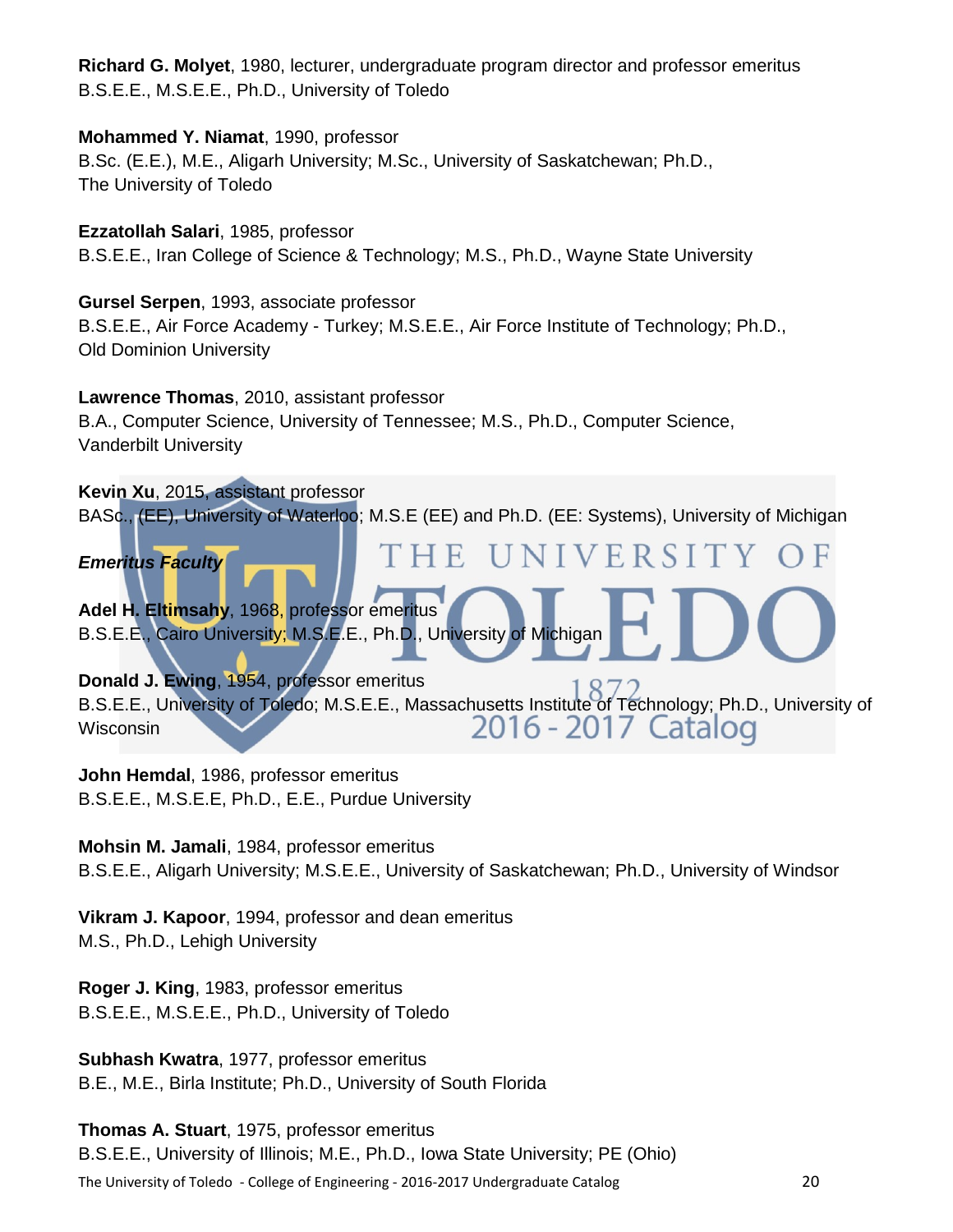### *Prestige Faculty*

**Robert Collins**, NEG endowed chair and professor of physics Ph.D., Harvard University

**Xunming Deng**, 1996, professor, department of physics M.S., Ph.D., University of Chicago

**Robert Green**, 2012, assistant professor, Bowling Green State University Ph.D. University of Toledo

**Sanjay Khare**, professor of physics B.Sc., Bombay University – India; M.Sc., Indian Institute of Technology – India; Ph.D., University of Maryland

**Jordan Ringenberg**, 2014, .Assistant Professor, University of Findlay Ph.D., University of Toledo

**Sirnivas Vemuru**, 2010, professor, Ohio Northern University Ph.D., University of Toledo

**Department of Mechanical, Industrial and Manufacturing Engineering** 

**Abdollah A. Afjeh**, 1984, professor and chair B.S.M.E., Arya Mehr University of Technology; M.S.M.E., Ph.D., The University of Toledo; PE (Ohio)

**Lesley Berhan**, 2004, associate professor B.S., University of West Indies; M.S., M.I.T., Ph.D., University of Michigan<br>2016 - 2017 Catalog

**Sarit Bhaduri** , 2007, professor B.S., MS Physics, Indian Institute of Technology; Ph.D. State University of New York at Stony Brook

**Sorin Cioc,** 2004, Clinical Assistant Professor M.S.A.E., D.A.E., Polytechnic University of Bucharest, Ph.D., The University of Toledo

#### **Mohammad Elahinia**, 2004, professor

B.S., KN Toosi University of Technology; M.S. Tehran Polytechnic; M.S. Villanova University; Ph.D., Virginia Polytechnic University

**Ali Fatemi**, 1987, distinguished university professor B.S.C.E., M.S.C.E., Ph.D., University of Iowa

**Matthew Franchetti**, 2008, associate professor, associate chair and undergraduate program director B.S., M.S., Ph.D., Industrial Engineering, The University of Toledo; M.B.A., The University of Toledo, PE (Ohio)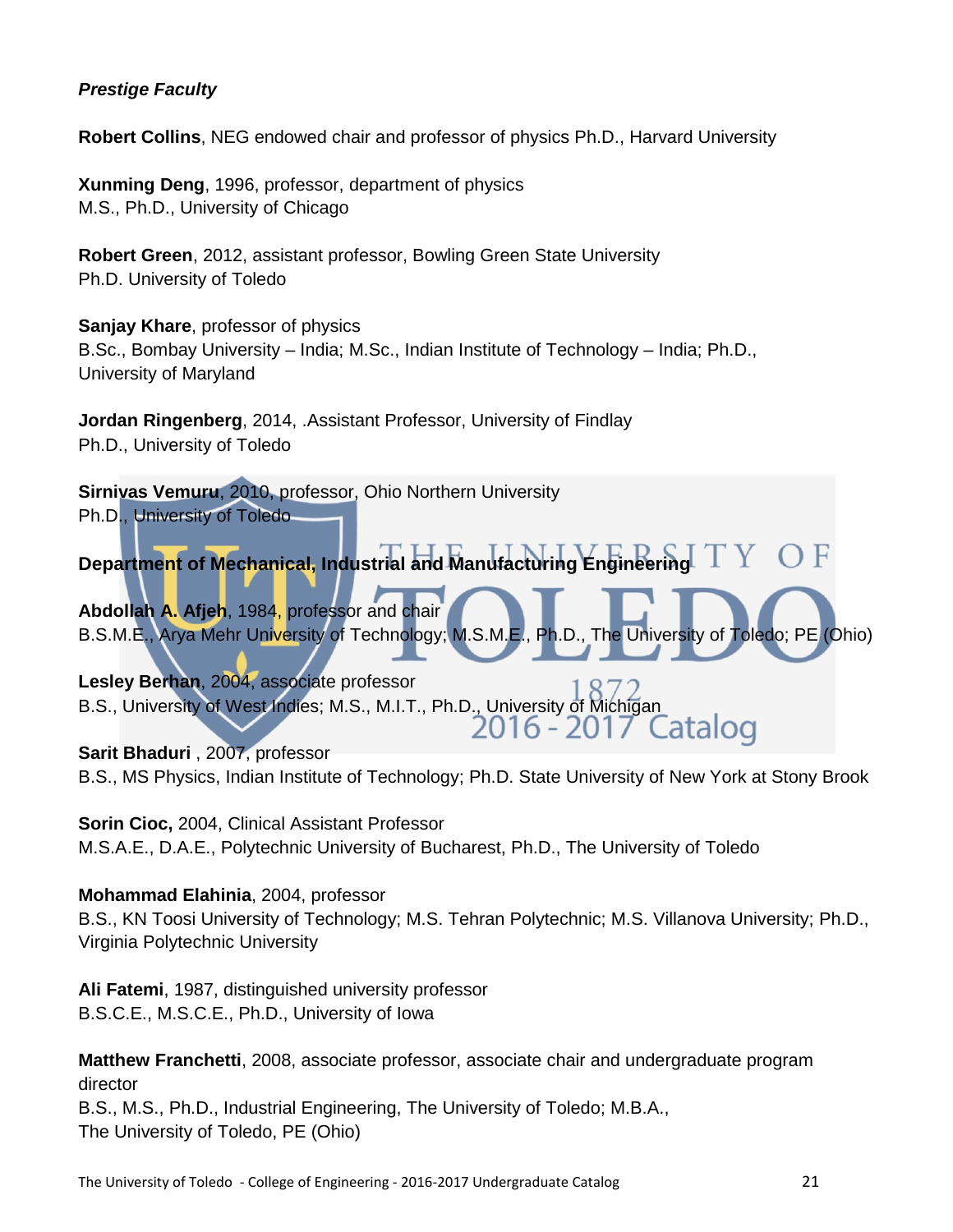**Mohamed Samir Hefzy**, 1987, professor, and associate dean of graduate studies B.S., Cairo University; B.S., Ainshams University; M.S., Ph.D., University of Cincinnati; PE (Ohio)

**Andrew Hsu**, 2016, professor and provost B.S., North China Institute; M.S., Tsinghua University; M.S., Ph.D., Georgia Institute of Technology

**Duane Hixon**, 2000, associate professor B.S., M.S., Ph.D. Georgia Institute of Technology

**Ahalapitiya H. Jayatissa**, 2003, professor

B.Sc., M.Phil., University of Ruhuna, Sri Lanka; Ph.D., Shizuoka University

**Ioan D. Marinescu**, 1997, professor and director of Precision Micro-Machining Center B.S., M.S., Polytechnic Institute of Budapest; Ph.D., University of Galatzi

**Nagi G. Naganathan**, 1986, professor and dean B.S.M.E., University of Madras, India; M.S.M.E., Clarkson University; Ph.D., Oklahoma State University

**Efstratios Nikolaidis**, 2000, professor and graduate program director B.S.E., National Technical University of Athens; M.S., Ph.D., University of Michigan E. E **Mehdi Pourazady**, 1986, associate professor B.S.M.E., University of Science & Technology - Iran; M.S.M.E., University of Michigan; Ph.D. University of Cincinnati **Reza Rizvi**, 2016, assistant professor 1872 B.S.M.S.E., M.S.M.S.E., Ph.D., University of Toronto 10/2<br>2016 - 2017 Catalog

**Chunhua Sheng**, 2009, associate professor B.S., M.S., Nanjing University of Aeronautics and Astronautics; Ph.D., Mississippi State University

**Hossein Sojoudi**, 2016, assistant professor B.S.M.E. and M.S.M.E., Sharif University of Technology; Ph.D., Georgia Institute of Technology

**Hongyan Zhang**, 2000, associate professor B.S., Jilin University; M.S., Institute of Metal Research, Chinese Academy of Sciences; Ph.D., The Ohio State University

### *Emeritus Faculty*

**Robert A. Bennett**, 1985, professor emeritus B.S., M.S., Ph.D., Wayne State University; M.B.A., The University of Toledo

**Steven N. Kramer**, 1973, professor emeritus B.S.M.E., M.S.M.E., Ph.D., Rensselaer Polytechnic Institute; PE (Ohio)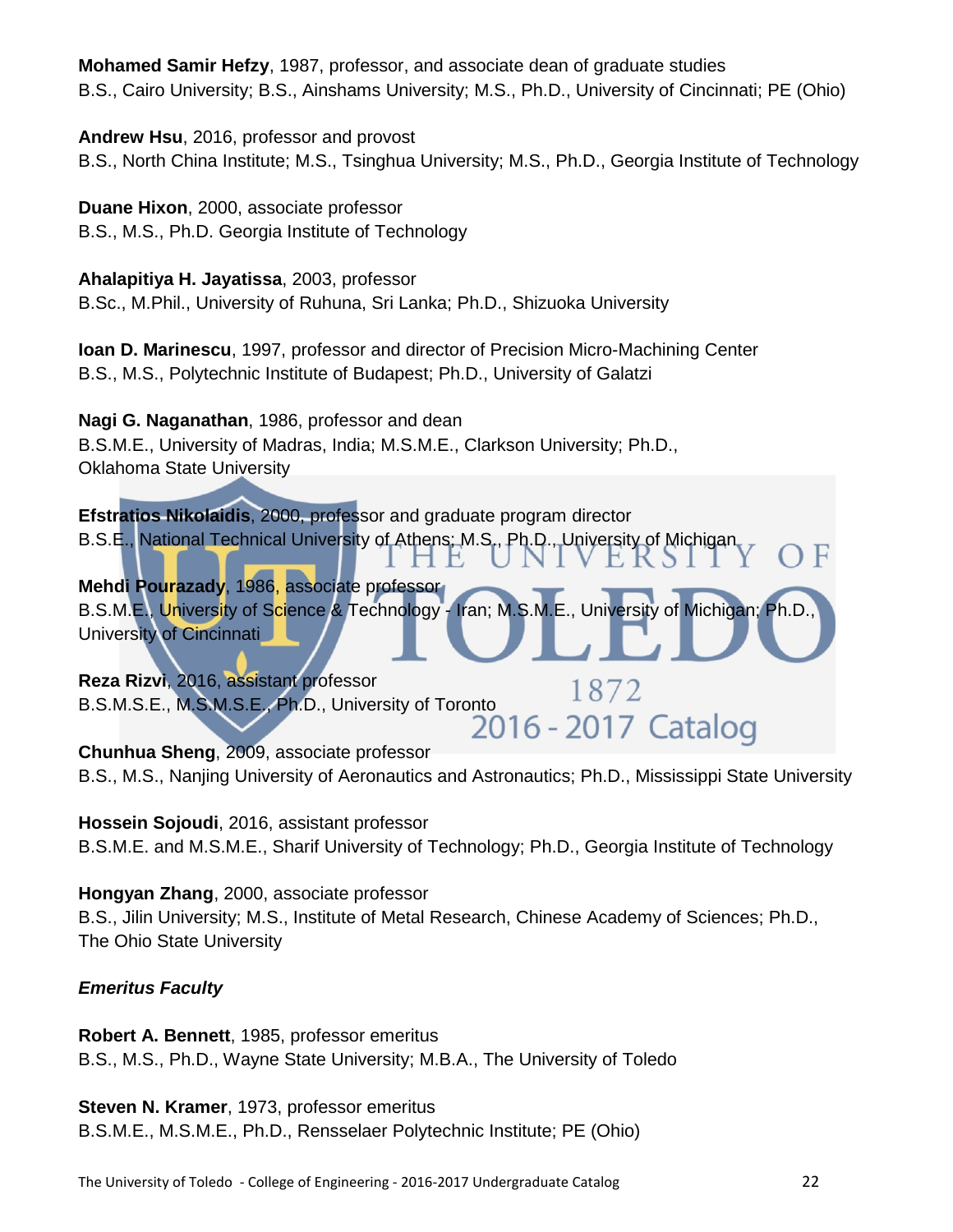**Theo G. Keith**, 1971, distinguished university professor emeritus B.M.E., Fenn College; M.S.M.E., Ph.D., University of Maryland

**Walter W. Olson**, 1997, professor emeritus

B.S., U.S. Military Academy; M.S.M.E., Ph.D., Rensselaer Polytechnic Institute; PE (Virginia)

**Phillip R. White**, 1979, professor emeritus

B.S.M.E., The University of Toledo; M.S.M.E., Ph.D., Purdue University

### **Department of Engineering Technology**

**Linda S. Beall**, 2007, associate lecturer and interim chair B.A., Sarah Lawrence College; M.F.A Pratt Institute; M.Arch. Southern California Institute of **Architecture** 

**Carmen Cioc**, 2013, assistant professor and Mechanical Engineering Technology undergraduate program director

M.S.A.E, Polytechnic University of Bucharest, M.S., Ph.D., University of Toledo



University of Akron; Ph.D., Case Western Reserve University; PE (Ohio)

**Nicholas Kissoff**, 1999, associate professor, Construction Engineering Technology undergraduate program director and director of assessment and accreditation B.S.C.E., M.S.C.E., Ph.D., University of Toledo; PE (Ohio, Michigan)

**Luis A. Mata**, 2015, assistant professor

B.S. Andrés Bello Catholic University; M.S., Ph.D. North Carolina State University; PE (Michigan)

**Ganapathy V. Narayanan**, 2003, associate professor B.Tech., M.Tech., Indian Institute of Technology; Ph.D., University of Minnesota

### **Mohammed Y. Niamat**, 1990, professor

B.Sc. (E.E.), M.E., Aligarth University; M.Sc., University of Saskatchewan; Ph.D., The University of Toledo